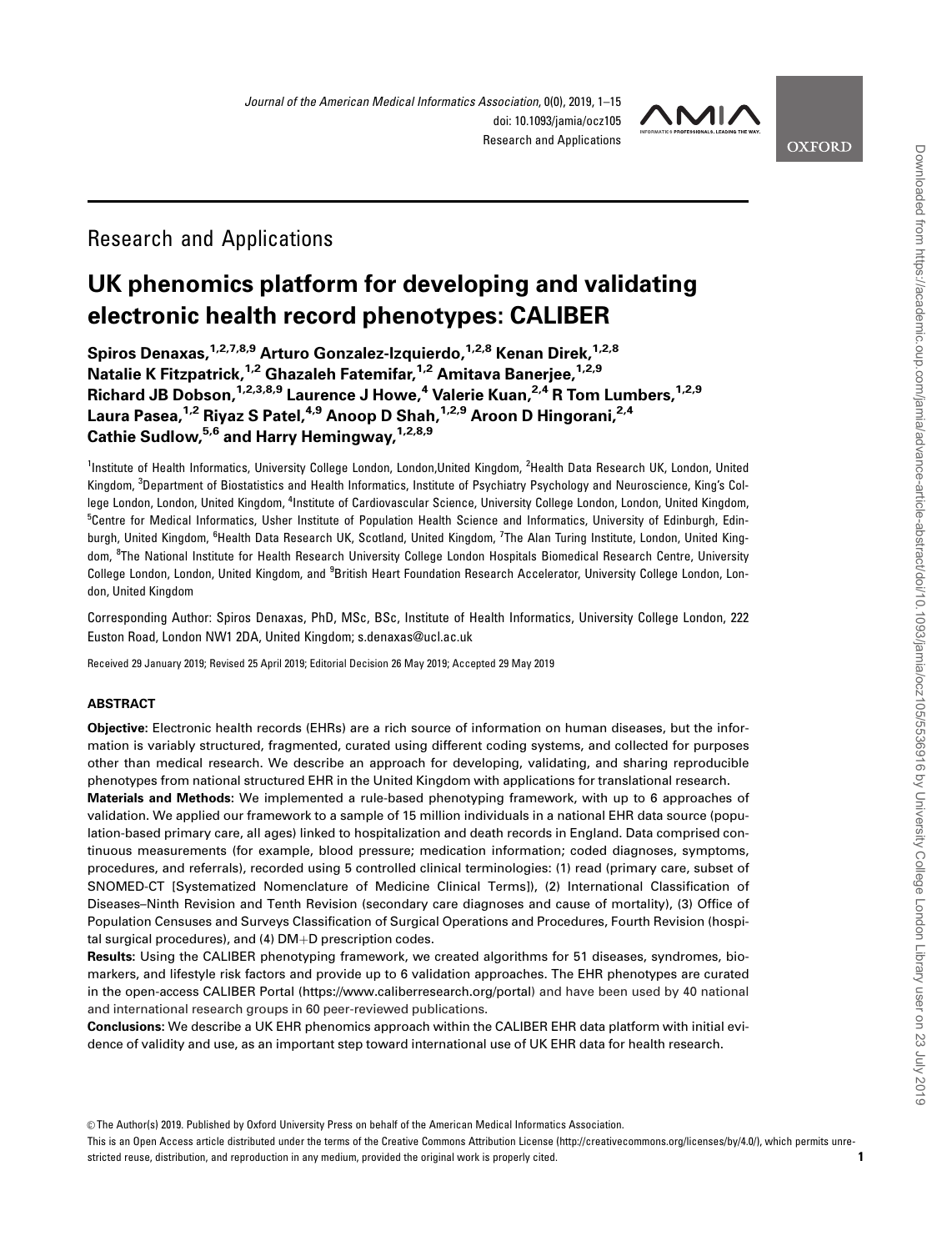Key words: electronic health records, phenotyping, medical informatics, personalized medicine

## INTRODUCTION

The UK National Health Service (NHS) offers international researchers opportunities to explore "cradle to grave" longitudinal electronic health record (EHR) phenotypes at scale. It is one of the few countries that combines a single-payer-and-provider comprehensive healthcare system, free at the point of care, with extensive national data resources across the entire population of 65 million. Patients are identified by a unique healthcare-specific identifier which enables linkage of patient data across EHR sources and the creation of longitudinal phenotypes that span primary and second-ary care.<sup>[1](#page-12-0)</sup> Over 99% of people are registered with a general practitioner (GP) and structured primary care data collected electronically have been used by UK, U.S. and other researchers for decades.<sup>[2](#page-12-0)</sup> Furthermore, these national EHR data sources are being linked with large-scale consented genomic resources, for example, the 100 000 Genomes Project (also known as Genomics England) $3$ and UK Biobank, $4-6$  and enable the investigation of simple or complex traits across participant populations with diverse genetic backgrounds.<sup>[7](#page-12-0)</sup>

The UK EHR landscape differs from the United States and elsewhere in important ways. Although the United Kingdom, unlike the United States, has the opportunity to establish a national approach, it faces the common challenge that EHR for primary care and hospital care are handled by different data providers and are kept sepa-rately, with independent access requirements.<sup>[8](#page-12-0),[9](#page-12-0)</sup> Significant progress has been made by U.S. initiatives such as Electronic Medical Records and Genomics (eMERGE),<sup>[10](#page-12-0)</sup> BioVU,<sup>11</sup> Million Veteran Program,<sup>[12](#page-12-0)</sup> and All Of Us,<sup>[13](#page-12-0)</sup> and in Canada,<sup>[14](#page-12-0)</sup> Australia,<sup>[15](#page-12-0)</sup> Swe-den,<sup>16</sup> and Denmark.<sup>[17](#page-12-0)</sup> In the United Kingdom, however, there has been no recognized phenotyping framework or go-to resource for EHR researchers for systematically creating, curating and validating (rule-based or otherwise) EHR-derived phenotypes, obtaining information on controlled clinical terminologies, sharing algorithms, and communicating best approaches. Structured primary care EHR have been used in >1800 published studies,<sup>18</sup> but only 5% of studies published sufficiently reproducible phenotypes, $19$  while significant heterogeneity exists (one review reported 66 asthma definitions).<sup>20</sup> Current UK initiatives<sup>[19,21,22](#page-12-0)</sup> for curating EHR-derived phenotypes focus on lists of controlled clinical terminology terms (referred to as code lists) rather than self-contained phenotypes (terms, implementation, and validation evidence).

The scope of our research focuses on rule-based algorithms, as the majority of research studies (with some exceptions)<sup>23,24</sup> using UK EHR utilize this approach for creating EHR-derived pheno-types.<sup>[25](#page-13-0)</sup> The main use case for CALIBER phenotypes and the approach presented in the manuscript is observational research (which is also the main stakeholder group of UK EHR): (1) high-resolution clinical epidemiology using national EHR examining disease etiology or prognosis, or (2) genetic epidemiology studies through the UK Biobank and Genomics England investigating simple and complex traits across populations. Our aspiration, however, is for CALIBER phenotypes to be adopted by the NHS in terms of computable knowledge which can be integrated in the healthcare system and used for interventional studies and clinical guidelines. Each of these use cases, however, has a different threshold on what is considered adequate performance, and we adopted a systematic and robust validation approach to quantify phenotype performance.

EHR phenotype validation is a critical process guiding their sub-sequent use in research or care.<sup>[26](#page-13-0),[27](#page-13-0)</sup> There are multiple sources of evidence or study designs that contribute to building confidence in the validity of an EHR phenotype for a particular purpose. Countries may also differ in the opportunities for validation: for example, in the United Kingdom, cross-referencing against multiple EHR sources, prognostic validation, and risk factor validation are all made possible by nationwide population-based records.<sup>28–32</sup> In contrast with the United States, only recently have scalable methods been developed to access the entire hospital record for expert review, $33$  and text corpora are not available at scale. $34$  There have been few previous studies<sup>35</sup> of the validity of International Classification of Disease and Health Related Problems–Tenth Revision  $(ICD-10)$  terms<sup>36</sup> in the United Kingdom against hospital records because introduction of hospital EHRs is recent (for example, there are only 3 hospitals that have achieved stage 6 on the Healthcare Information and Management Systems Society Electronic Medical Re-cord Adoption Model.<sup>[37](#page-13-0)</sup>

We have developed the CALIBER EHR platform for the United Kingdom by adopting and extending best practices from leading initiatives and consortia (for example, eMERGE, Million Veteran Program, BioVU) with regards to creating, evaluating, and disseminating EHR-derived phenotypes for research. Specifically, these practices, which were previously not systematically followed in the UK EHR community before CALIBER include (1) establishing a robust and iterative phenotype creation process involving multiple scientific disciplines, (2) systematically curating EHR-derived phenotypes, (3) using methods for enhancing reproducibility, and (4) undertaking and reporting robust phenotype validation analyses. Here, we define a framework for enabling EHR phenotyping in a scalable and reproducible manner. Algorithm reproducibility was defined similarly to Goodman's "methodology reproducibility,"<sup>38</sup> that is, providing a systematic and precise description of the algorithm components, logic, implementation, and evidence of validity that would enable national or international independent researchers to create, apply, and evaluate CALIBER phenotyping algorithms in local similar data sources. We present a systematic validation framework for assessing accuracy consisting of up to 6 approaches of evidence (expert review to prognostic validation) and disseminating through a centralized open-access repository. We have chosen heart failure (HF), acute myocardial infarction (AMI), and bleeding as examples of medical conditions that exemplify the strengths of national linked UK EHR and the nontrivial challenges researchers encounter.

# MATERIALS AND METHODS

We developed an iterative and collaborative approach for creating and validating rule-based EHR phenotyping algorithms using UK structured EHR. The approach involved expert review interwoven with data exploration and analysis. An EHR phenotyping algorithm translates the clinical requirements for a particular patient to be considered a case into queries that leverage EHR sources stored in a relational database and extracts disease onset, severity, and subtype information. In the following sections we describe the platform, the algorithm development process, and validation consisting of 6 approaches of evidence.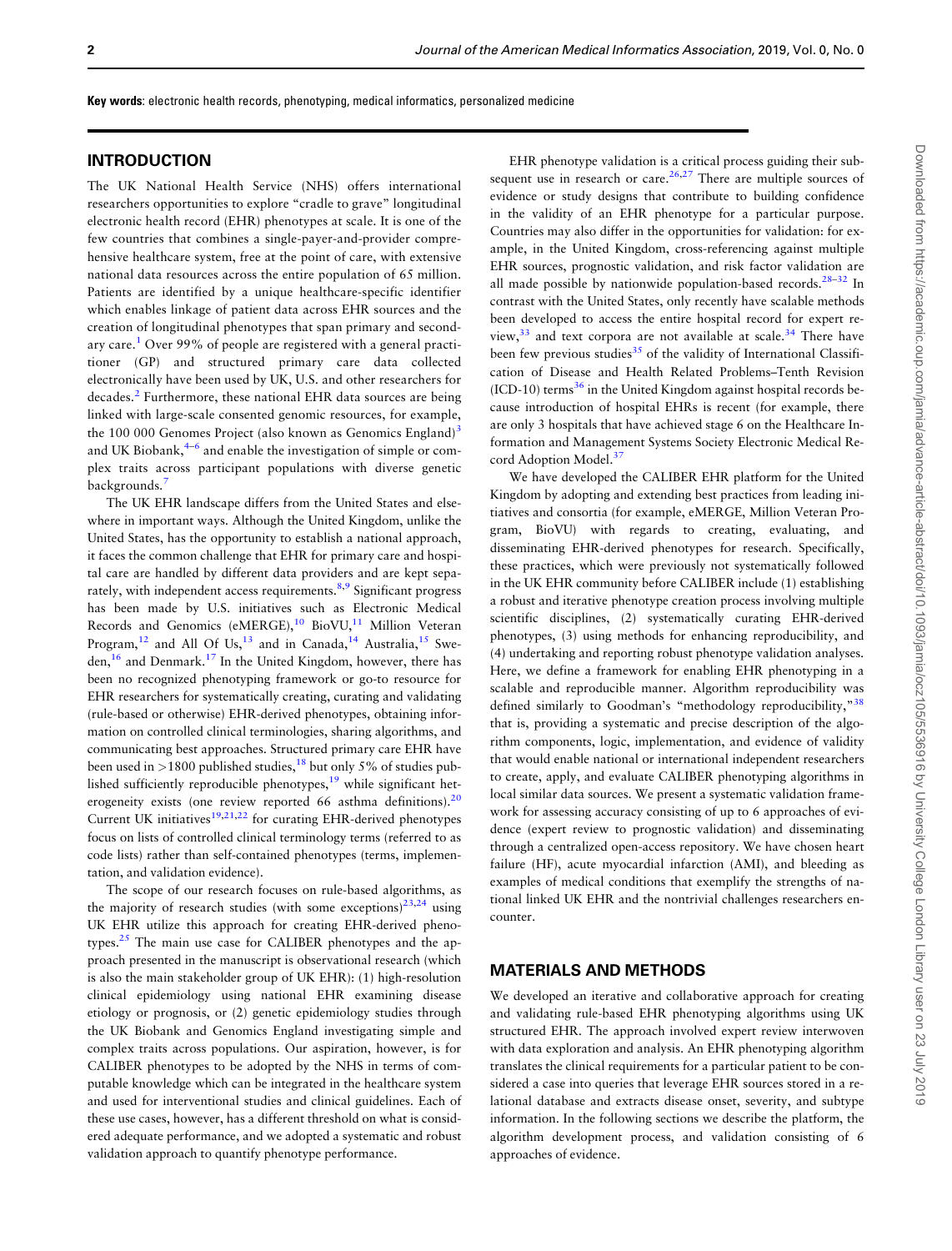



Figure 1. The CALIBER platform ([https://www.caliberresearch.org\)](https://www.caliberresearch.org) links national structured electronic health records (EHRs) across primary care, secondary care, and mortality for research. EHR-derived phenotypes are created using an iterative methodology and 6 independent approaches of evidence are generated to assess algorithm accuracy. More than 50 phenotypes are published in an open-access resource, the CALIBER Portal (<https://www.caliberresearch.org/portal>), and are used in >60 publications.

# UK primary care EHR, hospital billing data, and cause-specific mortality in the CALIBER platform

The CALIBER platform<sup>[39](#page-13-0)</sup> is currently built around 4 national EHR data sources (Figure 1) deterministically linked using NHS number (unique 10-digit identifier assigned at birth or first interaction), gender, postcode, and date of birth; 96% of patients with a valid NHS number successfully linked.[40](#page-13-0)

The baseline cohort is composed of a national primary care EHR database, the Clinical Practice Research Datalink (CPRD).<sup>[41](#page-13-0)</sup> Primary care has used computerized health records since 2000 and general practices use one of several EHR systems. CPRD contains longitudinal primary care data (extracted from the Vision and Egton Medical Information Systems clinical information systems) on diagnoses, symptoms, drug prescriptions, vaccinations, blood tests, and risk factors irrespective of disease status and hospitalization. The CPRD uses Read<sup>[42](#page-13-0)</sup> terms (112 806 terms; subset of the International Health Terminology Standards Development Organization SNOMED-CT [Systematized Nomenclature of Medicine Clinical Terms]) $^{42}$  $^{42}$  $^{42}$  to record information. Prescriptions are recorded using Gemscript (a commercial derivative of the NHS Dictionary of Medicines and Devices  $[dm+d$ <sup>[43](#page-13-0)</sup> (72 664 entries). The CPRD contains >10 billion rows of data from >15 million patients (from all the contributing primary care practices, irrespective of consent to linkage) shown to be representative in terms of age, sex, mortality, and ethnicity<sup>44–46</sup> and of high validity.<sup>47</sup>

Hospital Episode Statistics (HES) [\(https://digital.nhs.uk/](https://digital.nhs.uk/))<sup>[48](#page-13-0)</sup> contains administrative data on diagnoses and procedures generated during hospital interactions. Diagnoses are recorded using the ICD-10 and procedures using the Office of Population Censuses and Surveys Classification of Surgical Operations and Procedures, Fourth Revision (10 713 terms, similar to Current Procedural Terminology).[49](#page-13-0) Up to 20 primary and secondary discharge diagno-

ses are recorded per finished consultant episode. The Myocardial Ischaemia National Audit Project (MINAP) is a national disease and quality improvement registry capturing all acute coronary syndrome events across England. MINAP contains diagnostic, severity and treatment information using 120 structured data fields.<sup>50</sup> The Office for National Statistics (ONS) contains socioeconomic deprivation using the Index of Multiple Deprivation $51$  and physician-certified cause-specific mortality (underlying and up to 14 secondary causes using International Classification of Diseases–Ninth Revision [ICD-9] or ICD-10).

## Data quality

#### Primary care

Our analyses incorporated primary care EHR data quality metrics across 2 dimensions: at the patient level and at the primary care practice level.<sup>[41](#page-13-0)</sup>

Patient-level data quality. In line with previous research using UK primary care EHRs from the CPRD and CPRD guidance, we only utilized patients which were marked as "acceptable for research" by the CPRD. Patients are labeled as acceptable through an algorithmic process that identified and excludes patients with noncontinuous follow-up and patients with poor data according to a predefined list of data quality metrics (for example, empty date of first registration, first registration before date of birth, invalid gender, missing or incorrect dates across all recorded healthcare episodes). We additionally excluded records in which the date was invalid or malformed or in the future occurring after the last date of data collection.

Practice level. The overall quality of the data recorded in a primary care practice is algorithmically marked by an "up to standard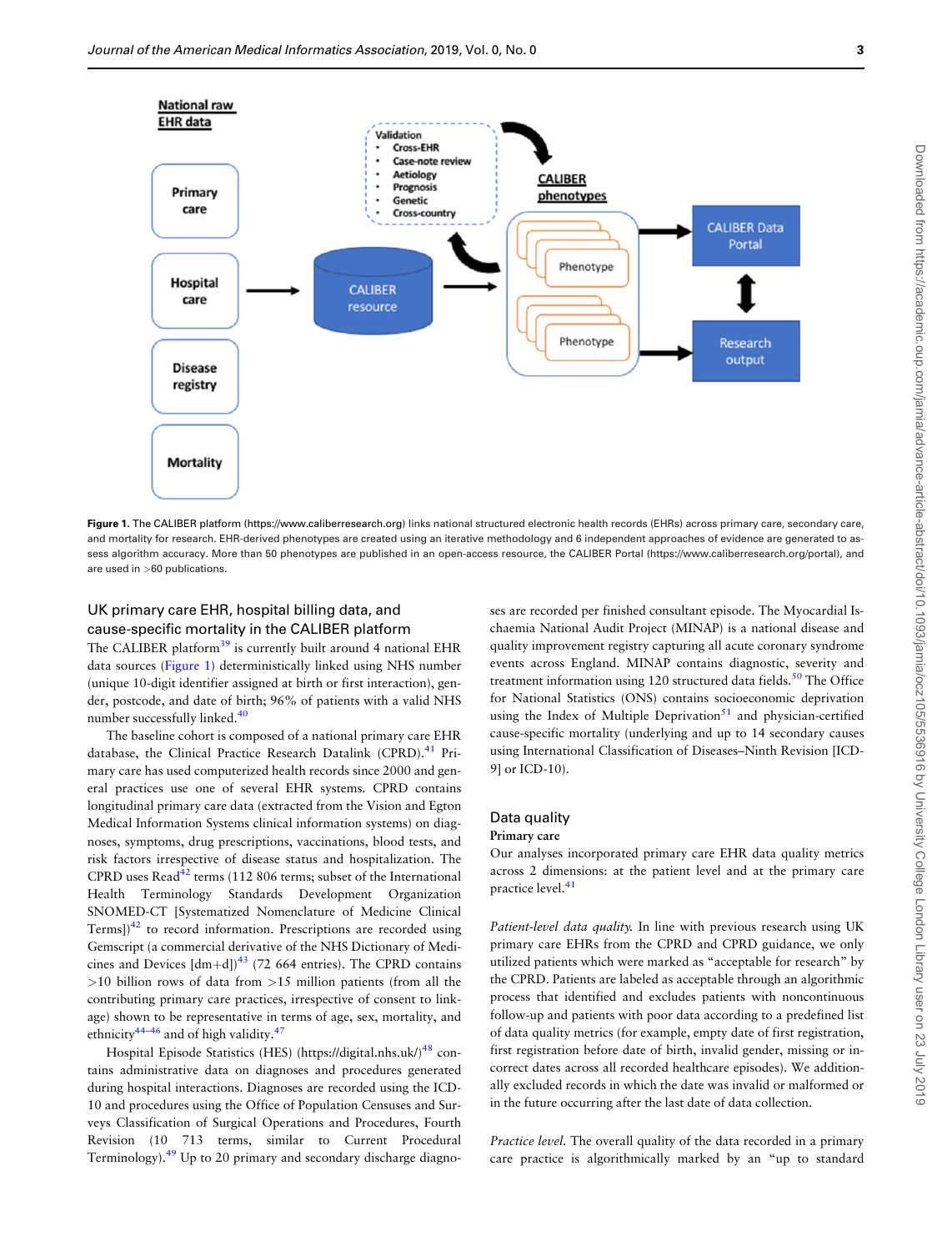(UTS)" date by the CPRD. The UTS date is deemed as the date at which data in the practice are considered to have continuous highquality data fit for use in research. The algorithm used to derive this date is based on 2 concepts: (1) gap analysis (assurance of continuity in data recording and establishing if any unexpected and prolonged gaps in recording exist) and (2) death recording (observing the expected and actual deaths recorded at a practice over time by taking into account season and geographical variation in death rates and establishing if any gaps in recording exist). In both of these cases, the UTS date is set to the latest of these dates.

Completeness patterns of key clinical covariates such as risk factors (for example, smoking status, blood pressure, body mass index) has been previously shown to have rapidly increased after the introduction of a financial incentives framework (Quality and Outcomes Framework) that encourages GPs to record key data items.<sup>41</sup>

#### Secondary care

The HES Admitted Patient Care data are collected for all admissions to all NHS secondary healthcare providers. The NHS funds 98%- 99% of hospital activity in England. HES Admitted Patient Care data are administrative data collected for reimbursement of hospital activity and are postdischarge derived by clinical coders according to standardized rules for translating information from discharge summaries into diagnosis (ICD-10) and surgical procedure terms (Office of Population Censuses and Surveys Classification of Surgical Operations and Procedures, Fourth Revision) terms.<sup>48</sup> The overarching reimbursement framework, Payment-By-Results (a fixedtariff case mix-based payment system) $52$  provides financial incentives for hospitals to improve their coding accuracy and depth and ensure accurate reimbursement. This has led to an increase in the number of diagnosis terms recorded and coding accuracy (primary diagnoses accuracy was 96% [interquartile range, 89.3%-96.3%]) when compared with expert review of case notes.<sup>53</sup> The NHS Digital Data Quality Maturity Index provides a per hospital overall score for clinical data quality in term of data field and hospitalization episode completeness on a quarterly basis.<sup>54</sup>

#### Algorithm development

The development pipeline was a collaborative and iterative process involving researchers from a diverse set of scientific backgrounds (for example, clinicians, epidemiologists, computer scientists, public health researchers, statisticians). An iteration refers to an adjustment in the computational strategy to derive the phenotype in question, based on data-driven examinations of its internal validity and according to the clinical context. The number of development iterations was proportionate with the complexity of the clinical phenotype: algorithms leveraging multiple sources required multiple iterations and substantially more clinician input.

We initially defined search strategies for identifying relevant diagnosis terms and their synonyms which were selected based on input from clinicians, existing literature, national guidelines and by consulting medical vocabulary repositories (for example, Unified Medical Language System Metathesaurus.)<sup>55,56</sup> Two clinicians independently classified identified terminology terms (disagreements resolved by third) into nonoverlapping categories: (1) prevalent (for example, "history of heart failure"), (2) possible (for example, "congestive heart failure monitoring"), and (3) incident (potentially subclassified [for example, "chronic congestive heart failure," "acute left ventricular failure," "heart failure not otherwise specified"]). Similarly, we identified and classified coded symptoms recorded in primary care EHR. Many CALIBER phenotyping algorithms combine coded diagnosis, symptom information, continuous measurements (for example, laboratory values or other physiological measurements), and medication prescription information in a rule-based fashion (for example, hypertension is defined using continuous blood pressure, coded diagnoses, blood pressure–lowering prescriptions, and comorbidities). We generated ad hoc rules to reconcile (1) coding differences across EHR sources with respect to the granularity of diagnosis, (2) the presence of multiple terms (for example, multiple different ethnicity entries, and (3) transience in coding (for example, ICD-9 was used for recording the cause of death before 2000). In primary care EHR, identified Read terms were evaluated in terms of their information content and subsequent ability to ascertain a phenotype reliably.

Primary care EHRs contain over 450 structured data items for recording continuous measurements (for example, blood markers). For continuous phenotypes (for example, blood pressure), we normalized data quality by identifying the relevant units, specified unit conversions (where required), and defined valid value ranges. For example, the neutrophil count structured data area contained both the absolute values and percentages, and these had to be differentiated by supplementary Read terms and by checking the distribution of values by unit. Sometimes values were obviously on the wrong scale (for example, hemoglobin) in which some values were distributed as if measured in grams per liter but had (presumably incorrect) units recorded as grams per deciliter. Zero values caused particular problems; they could be impossible and represent missing data in some cases (for example, ferritin) but might be true zeroes representing undetectable values in other cases (eg, basophils). Careful investigation by units and Read term was required to avoid creating Missing Not at Random data (if the zeroes were true) or false data (if the zeroes were false). Definition of valid ranges for values was also problematic, as we wanted to exclude erroneous values without excluding true physiologically extreme values.

#### Validation: systematic evaluation using 6 approaches

Obtaining and curating evidence of phenotype validity is an essential component of the phenotyping process. We evaluated EHR-derived phenotypes across up to 6 different approaches of providing of evidence of phenotype validity, acknowledging that that the use case will inform which validation(s) are most important. For example, phenotyping algorithms developed for disease epidemiology (for example, screening or disease surveillance) might be designed for higher sensitivity whereas those used in genetic association studies might be designed to maximize positive predictive value (PPV). We provide details of these validation approaches in the following sections.

## Cross-EHR source concordance

For EHR-derived cases of AMI, HF, and bleeding, we quantified the percentage of cases identified in each source, quantified the overlap between sources, and evaluated per-source completeness and diagnostic validity. Additionally, we used a disease registry (MINAP) as a reference to derive the PPV of AMI diagnoses recorded in hospital EHR (HES), that is, the probability that an AMI diagnosis recorded in HES was indeed an AMI as ascertained by MINAP (that contains information on AMI ascertainment such as electrocardiogram results and troponin measurements) rather than unstable angina or a noncardiac diagnosis. We did not calculate sensitivity and specificity relative to MINAP given that MINAP does not include all cases of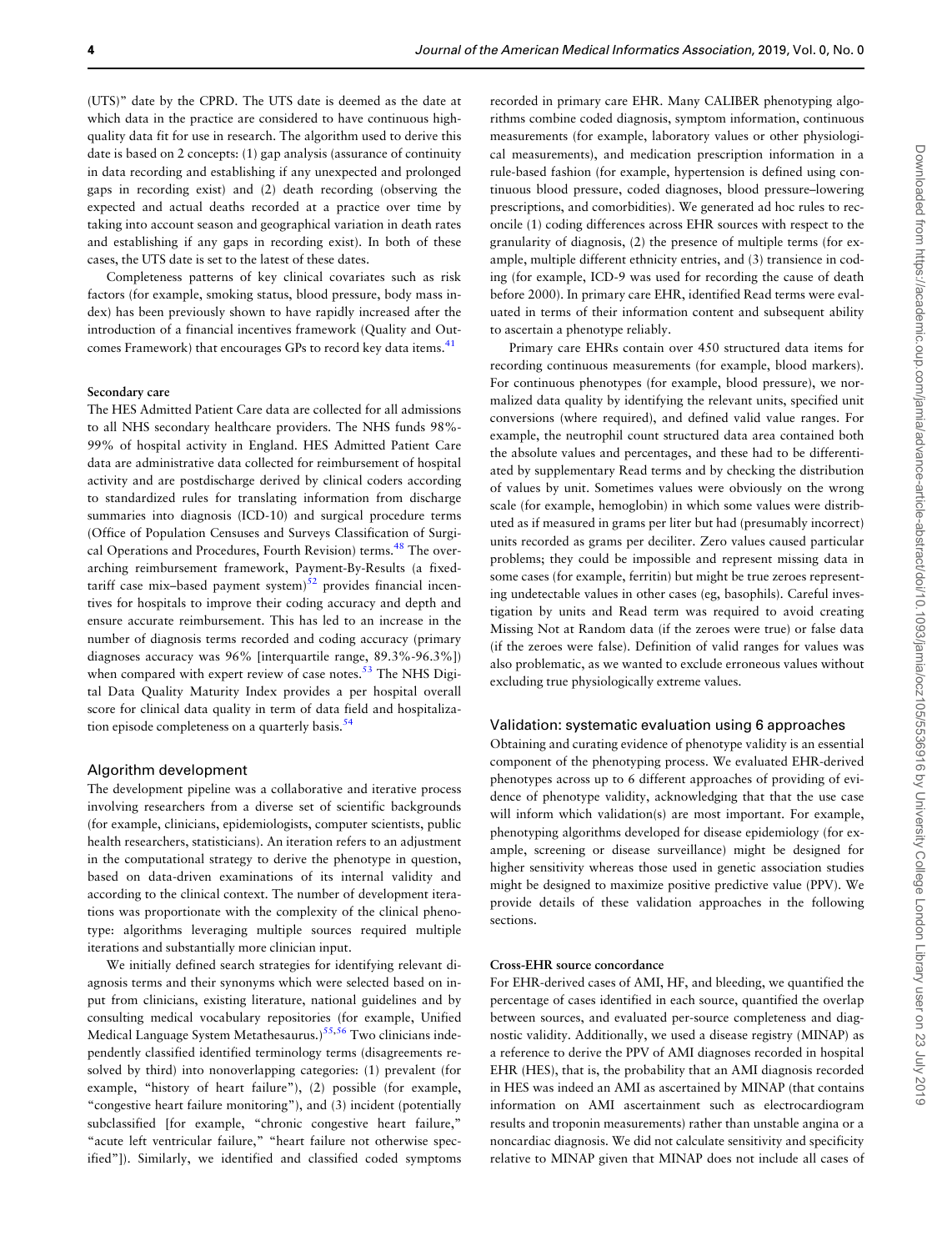AMI, as it is a disease registry that requires bespoke data entry by audit staff separate from clinical care or coding. It is therefore not possible to use MINAP as a gold standard to evaluate hospital EHR (HES) in relation to completeness of detection of AMI (sensitivity) or non-MI (specificity). However, there is a concern that HES data may be inaccurate, and MINAP can be used to evaluate its PPV for the subset of cases with a MINAP record for the event, in which the exact diagnosis in MINAP can be considered a "gold standard."

#### Case note review

We evaluated the performance of the secondary care component of the bleeding phenotype by assessing the ability of the diagnosis terms (ICD-10) utilized by the phenotype to correctly identify hospitalized bleeding events in 2 independent hospital EHR sources. Two clinicians (blinded to the ICD-10 diagnosis terms) reviewed the entire hospital record (charts, referral letters, discharge letters, imaging reports) for 283 completed patient hospital episodes across 2 large hospitals (University College London Hospitals, King's College Hospital). Bleeding assignments from the clinicians review was compared with those from the phenotyping algorithm and we estimated the PPV, negative predictive value (NPV), sensitivity, and specificity using the case review data as the "gold standard." We extracted hospital data (14 364 947 words) using  $\text{CogStack}^{57}$  from the consented SIGNUM (Stroke InvestiGation Network-Understanding Mechanisms) study.

## Consistency of risk factor–disease associations from non-EHR studies

For all exemplars, we produced and reported hazard ratios (HRs) and 95% confidence intervals (CIs) of known risk factors from Cox proportional hazards models adjusted for age, sex, and other covariates. We evaluated the ability of obtaining consistent estimates (in terms of direction and magnitude) with risk factor associations derived from non-EHR research-driven studies.

### Consistency with prior prognosis research

We produced Kaplan–Meier cumulative incidence curves at appropriate time intervals and endpoints and stratified by EHR source. We evaluated the observed prognostic profiles with previously reported evidence for example observing different survival patterns between patients diagnosed with HF in CPRD but never hospitalized compared with patients diagnosed in HES.

#### Consistency of genetic associations

Similar to previous studies, we attempted to replicate previously reported associations between genetic variants and diseases discovered from non-EHR studies (for example, research-driven observational cohort studies or interventional studies). The ability of EHR-derived phenotypes to replicate previously discovered associations derived from non-EHR studies and observing similar direction and magnitude of association reinforces the evidence toward the overall validity of the EHR phenotype.<sup>58</sup> Using PLINK,<sup>59</sup> we extracted genetic variants associated with AMI reaching genome-wide significance ( $P < 5 \times$  $10^{-8}$ ) from publicly available 1000 Genomes-based genome-wide association study summary data ("CARDIoGRAMplusC4D - mi.additive.Oct2015") in the CARDIoGRAMplusC4D<sup>[60](#page-13-0)</sup> consortium. In the UK Biobank, we identified AMI cases in linked hospital and mortality EHR using the CALIBER AMI phenotype and defined controls as noncase participants with no self-reported record of AMI at baseline. We estimated the association of genetic variants and AMI using logistic regression with an underlying additive model in PLINK

adjusting for the first 10 principal components, age and sex. Replication was defined as the single nucleotide polymorphism being associated with AMI in the UK Biobank (Bonferroni-adjusted  $P < .0016$ ) with a concordant direction of effect with CARDIOGRAMPlusC4D.

## External populations

We assessed the validity of developed algorithms by implementing them in external data sources (UK or elsewhere) and examining consistency of results in the evaluation criteria.

#### Phenotype dissemination

We generated textual descriptions of algorithms with explicit detail on the logic behind the algorithm (preprocessing, cross-source reconciliation, quality checks) in a clinician-friendly manner. We generated flowchart representations accompanied by pseudocode for facilitating the translation of the algorithm to Structured Query Language (SQL) queries. We created entries in the CALIBER Portal [\(Figure 2](#page-5-0)) describing implementation details across sources, research outputs, validation evidence and a Digital Object Identifier.<sup>61</sup> We created an open-source R library for manipulating clinical terminologies (<http://caliberanalysis.r-forge.r-project.org/>) using a custom file format including metadata (for example, naming, version, authors, timestamp).

## Ethical approval

The CPRD has broad ethical approval for purely observational research using pseudonymized linked primary or secondary care data for supporting medical purposes that are in the interests of patients and the wider public. Linkages were performed by NHS Digital, the statutory body in England responsible for providing core healthcare information technology and curating many of the national datasets. This study was approved by the Medicines and Healthcare Products Regulatory Agency Independent Scientific Advisory Committee (protocol references: 11\_088, 12\_153R, 16\_221, 18\_029R2, 18\_159R).

## RESULTS

Using the CALIBER EHR phenotyping approach described here, we curated over 90 000 terms from 5 controlled clinical terminologies to create 51 validated phenotyping algorithms (35 diseases or syndromes, 10 biomarkers, 6 lifestyle risk factors). In this manuscript, we used 3 exemplar phenotypes: HF [\(https://www.caliberresearch.](https://www.caliberresearch.org/portal/phenotypes/heartfailure) [org/portal/phenotypes/heartfailure](https://www.caliberresearch.org/portal/phenotypes/heartfailure)), bleeding [\(https://www.caliber](https://www.caliberresearch.org/portal/phenotypes/bleeding)[research.org/portal/phenotypes/bleeding\)](https://www.caliberresearch.org/portal/phenotypes/bleeding), and AMI ([https://www.](https://www.caliberresearch.org/portal/phenotypes/acutemyocardialinfarction) [caliberresearch.org/portal/phenotypes/acutemyocardialinfarction](https://www.caliberresearch.org/portal/phenotypes/acutemyocardialinfarction)).

[Table 1](#page-6-0) provides a complete list of published, peer-reviewed phenotypes and the approaches of evidence supporting their validity. CAL-IBER phenotypes have been used by 40 national and international research groups in 60 peer-reviewed publications. $62$  The CALIBER Portal ([http://www.caliberresearch.org/portal\)](http://www.caliberresearch.org/portal) opened in October 2018 to the community and provides a centralized resource for curating EHR-derived phenotypes.

#### Cross-EHR source concordance

The PPV of AMI (the probability that the diagnosis recorded in MINAP was AMI rather than unstable angina or a noncardiac diagnosis) was 92.2% (6660 of 7224; 95% CI, 91.6%-92.8%) in CPRD and 91.5% (6851 of 7489; 95% CI, 90.8%-92.1%) in HES [\(Figure 3](#page-7-0)). Among the 17 964 patients with at least 1 record of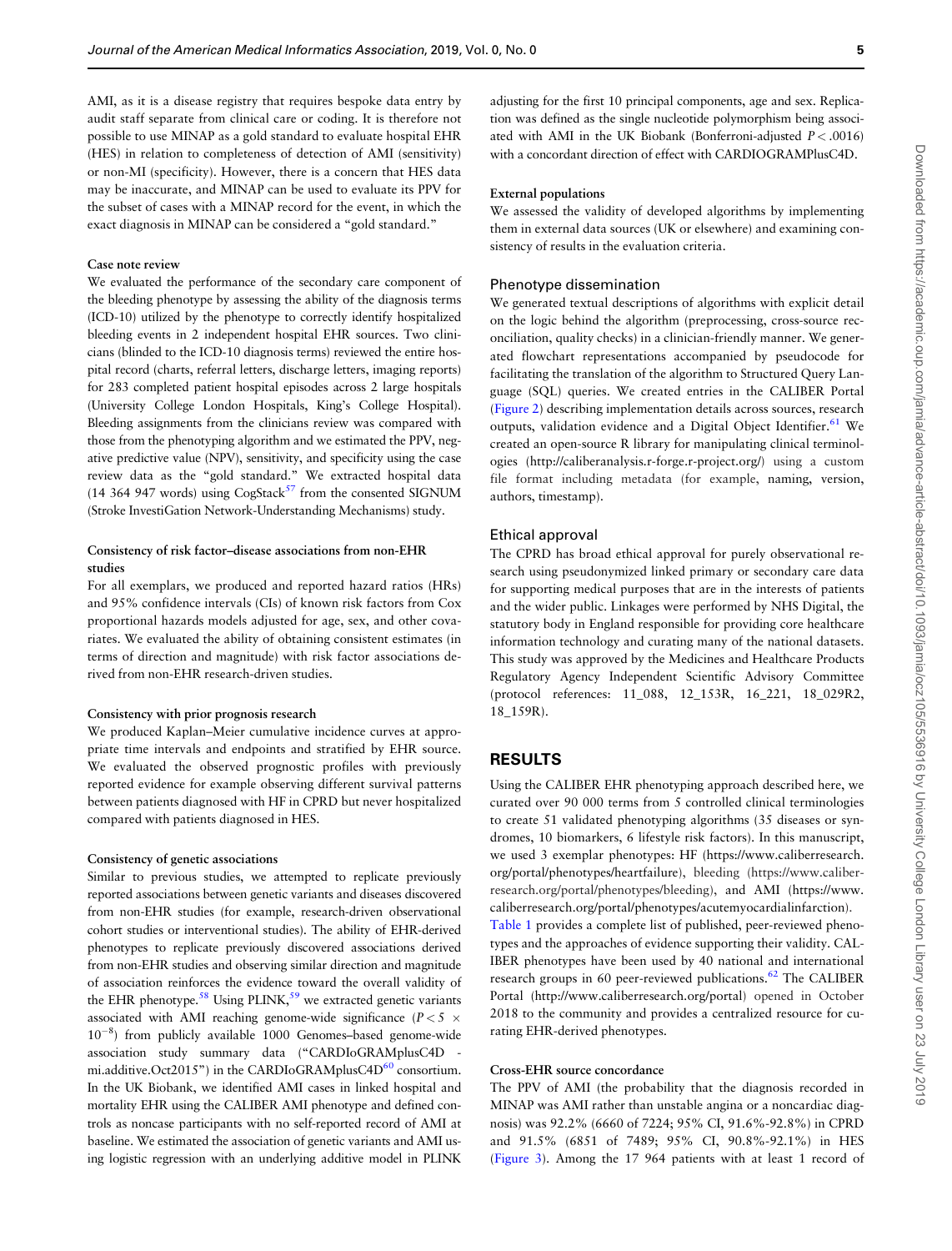<span id="page-5-0"></span>

Figure 2. CALIBER Portal entry for the heart failure phenotype (available at<https://www.caliberresearch.org/portal/phenotypes/heartfailure>). Each entry in the Portal contains implementation details on the logic and the terms from controlled clinical terminologies associated with the phenotyping algorithm. Additionally, the 6 approaches of validation evidence are presented and the research output that has used the phenotype is provided.

nonfatal AMI, 13 380 (74.5%) were recorded by CPRD, 12 189 (67.9%) by HES, and 9438 (52.5%) by MINAP. Overall, 5561 (31.0%) of patients had AMI recorded in 3 sources (32.0% within 90 days), with 11 482 (63.9%) in at least 2 sources. For 89 554 HF cases, 26% were recorded in CPRD only, 27% in both CPRD and HES, and 34% in HES only, and 13% had HF as cause of death without a previous record elsewhere. In 39 804 bleeding cases, 59.4% were captured in CPRD and 50.2% in HES, with 3.8% events in ONS. Allowing a 30 day window, only 13.2% of events were captured in 2 or more sources. Similarly, a very small proportion (13.2%) of bleeding cases identified were captured in multiple data sources.

#### Case note review

We tested the validity of ICD-10 terms used in our bleeding phenotype and found an NPV of 0.94 (95% CI, 0.90-0.97) and a PPV of 0.88 (88% of bleeding events identified by the ICD-10 terms utilized in the CALIBER bleeding phenotype were indeed bleeding events according to the independent review of the entire hospital record by 2 clinicians, blinded to the term assignment. We found that ICD-10 coded events underestimate the occurrence of bleeding, with a sensitivity estimate of 0.48, consistent with a previous study where 38% of hospitalized bleeding events were not captured by coded terms.<sup>63</sup> Specificity was found to be 0.99 (95% CI, 0.97-1.00), indicating a very low number of false positive bleeding events.

#### Etiology

[Figure 4](#page-8-0) shows age- and sex-adjusted HRs from Cox proportional hazards models for HF and CVD risk factors (smoking, type 2 diabetes, systolic blood pressure, heart rate) in CALIBER and non-EHR studies.

### Prognosis

In 20 819 AMI cases, we found that patients with events recorded in only 1 source had higher mortality than did those recorded in more than 1 source (age- and sex-adjusted HR, 2.29; 95% CI, 2.17-2.42;  $P < .001$ ).<sup>[29](#page-13-0)</sup> Among patients with AMI recorded in only 1 source, those only in CPRD had the highest mortality on the first day but the lowest mortality thereafter. Among patients with AMI recorded in HES or MINAP, those in MINAP had lower coronary mortality in the first month (age- and sex-adjusted HR, 0.33; 95% CI, 0.28- 0.39;  $P < .001$ ) but similar mortality for noncoronary events (HR,

1.12; 95% CI, 0.90-1.40;  $P = .3$ ). After the first month, patients with AMI in CPRD had about half the hazard of mortality of patients with AMI recorded in 1 of MINAP or HES (age- and sexadjusted HR, 0.49; 95% CI, 0.40-0.60; P < .001). In 89 994 HF cases, we observed 51 903 deaths and generated Kaplan–Meier curves for 90-day survival. Adjusted for age and sex, HF was strongly associated with mortality, with HRs for all-cause mortality ranging from 7.01 (95% CI, 6.83-7.20) to 7.23 (95% CI, 7.03- 7.43), and up to 15.38 (95% CI, 15.02-15.83) for patients in CPRD with acute HF hospitalization, CPRD only, and HES only, compared with an age- and sex-matched reference population. Age, concomitant chronic obstructive pulmonary disease, and diabetes were among the strongest predictors of death. Compared with patients with no bleeding, patients with bleeding recorded in CPRD and HES were at increased risk of all-cause mortality and atherothrombotic events (HR all-cause mortality for CPRD bleeding, 1.98; 95% CI: 1.86-2.11; and HR all-cause mortality for HES bleeding, 1.99; 95% CI: 1.92-2.05).

#### Genetic associations

In the CARDIoGRAMplusC4D genome-wide association study summary data, we identified 31 independent variants associated with AMI by linkage disequilibrium clumping  $(R^2 < 0.001, 250 \text{ kb})$ genetic variants reaching genome-wide significance ( $P < 5 \times 10^{-8}$ ). In the UK Biobank, we identified 8281 AMI cases and 394 933 controls, and excluded 5266 participants from the analysis due to selfreported AMI at baseline. From 31 previously reported single nucleotide polymorphisms, 31 (100%) had  $P < .05$  with same direction, with 26 (83.8%) passing Bonferroni correction ( $P < .0016$ ) ([Supple](https://academic.oup.com/jamia/article-lookup/doi/10.1093/jamia/ocz105#supplementary-data)[mentary Table 1\)](https://academic.oup.com/jamia/article-lookup/doi/10.1093/jamia/ocz105#supplementary-data).

#### External populations

We assessed the validity of the AMI, HF, and bleeding phenotypes by comparing long-term outcomes (any cause death, fatal AMI or stroke, hospital bleeding) in AMI survivors in England ( $n = 4653$ ), Sweden  $(n = 5484)$ , United States  $(n = 53 \quad 909)$ , and France  $(n = 961)$ .<sup>[64](#page-13-0)</sup> We found consistent associations with 12 baseline prognostic factors (age, sex, AMI, HF, diabetes, stroke, renal disease, peripheral arterial disease, atrial fibrillation, hospital bleeding, cancer, chronic obstructive pulmonary disease) and each outcome. In each country, we observed high 3-year crude cumulative risks of all-cause death (from 19.6% [England] to 30.2% [United States]), with the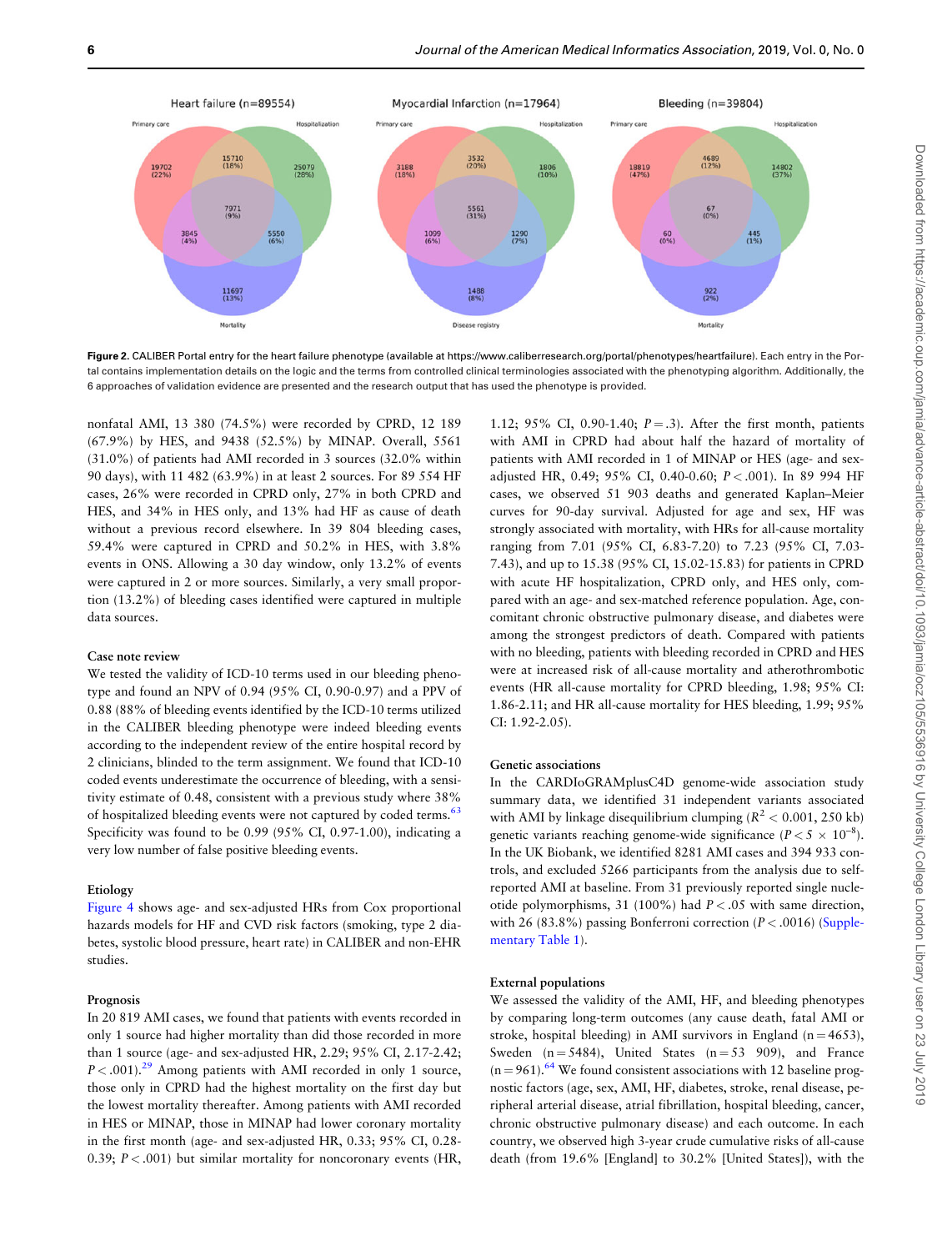Disease or syndrome

|                 |  |                                                                                                                                 | shed, peer-reviewed EHR phenotypes derived from the CALIBER platform and the approaches of validation evi-<br>vailable on the CALIBER Portal https://www.caliberresearch.org/portal/phenotypes |  |  |  |  |  |  |
|-----------------|--|---------------------------------------------------------------------------------------------------------------------------------|------------------------------------------------------------------------------------------------------------------------------------------------------------------------------------------------|--|--|--|--|--|--|
| EHR data source |  | Validation evidence<br>Primary care Secondary care Death Cross-source Case-note review Prognosis Etiology Genetic Cross-country |                                                                                                                                                                                                |  |  |  |  |  |  |
|                 |  |                                                                                                                                 |                                                                                                                                                                                                |  |  |  |  |  |  |
|                 |  |                                                                                                                                 |                                                                                                                                                                                                |  |  |  |  |  |  |
|                 |  |                                                                                                                                 |                                                                                                                                                                                                |  |  |  |  |  |  |
|                 |  |                                                                                                                                 |                                                                                                                                                                                                |  |  |  |  |  |  |
|                 |  |                                                                                                                                 |                                                                                                                                                                                                |  |  |  |  |  |  |
|                 |  |                                                                                                                                 |                                                                                                                                                                                                |  |  |  |  |  |  |
|                 |  |                                                                                                                                 |                                                                                                                                                                                                |  |  |  |  |  |  |
|                 |  |                                                                                                                                 |                                                                                                                                                                                                |  |  |  |  |  |  |
|                 |  |                                                                                                                                 |                                                                                                                                                                                                |  |  |  |  |  |  |
|                 |  |                                                                                                                                 |                                                                                                                                                                                                |  |  |  |  |  |  |
|                 |  |                                                                                                                                 |                                                                                                                                                                                                |  |  |  |  |  |  |
|                 |  |                                                                                                                                 |                                                                                                                                                                                                |  |  |  |  |  |  |
|                 |  |                                                                                                                                 |                                                                                                                                                                                                |  |  |  |  |  |  |
|                 |  |                                                                                                                                 |                                                                                                                                                                                                |  |  |  |  |  |  |
|                 |  |                                                                                                                                 |                                                                                                                                                                                                |  |  |  |  |  |  |
|                 |  |                                                                                                                                 |                                                                                                                                                                                                |  |  |  |  |  |  |
|                 |  |                                                                                                                                 |                                                                                                                                                                                                |  |  |  |  |  |  |
|                 |  |                                                                                                                                 |                                                                                                                                                                                                |  |  |  |  |  |  |
|                 |  |                                                                                                                                 |                                                                                                                                                                                                |  |  |  |  |  |  |
|                 |  |                                                                                                                                 |                                                                                                                                                                                                |  |  |  |  |  |  |
|                 |  |                                                                                                                                 |                                                                                                                                                                                                |  |  |  |  |  |  |
|                 |  |                                                                                                                                 |                                                                                                                                                                                                |  |  |  |  |  |  |
|                 |  |                                                                                                                                 |                                                                                                                                                                                                |  |  |  |  |  |  |

<span id="page-6-0"></span>

| Table 1. Overview of published, peer-reviewed EHR phenotypes derived from the CALIBER platform and the approaches of validation evi- |  |
|--------------------------------------------------------------------------------------------------------------------------------------|--|
| dence - More information available on the CALIBER Portal https://www.caliberresearch.org/portal/phenotypes                           |  |

Phenotype EHR data source Validation evidence

| AAA                                                                                                                                                    |  |  |  |  |
|--------------------------------------------------------------------------------------------------------------------------------------------------------|--|--|--|--|
| AMI                                                                                                                                                    |  |  |  |  |
| $\mbox{AD}$                                                                                                                                            |  |  |  |  |
| $\rm AF$                                                                                                                                               |  |  |  |  |
| Uveitis                                                                                                                                                |  |  |  |  |
| Bleeding                                                                                                                                               |  |  |  |  |
| Bullous disorder                                                                                                                                       |  |  |  |  |
| CHD                                                                                                                                                    |  |  |  |  |
| Depression                                                                                                                                             |  |  |  |  |
| Diabetes                                                                                                                                               |  |  |  |  |
| Giant cell arteritis                                                                                                                                   |  |  |  |  |
| $\rm{HF}$                                                                                                                                              |  |  |  |  |
| <b>HIV</b>                                                                                                                                             |  |  |  |  |
| Hypertension                                                                                                                                           |  |  |  |  |
| <b>HCM</b>                                                                                                                                             |  |  |  |  |
| Influenza                                                                                                                                              |  |  |  |  |
| $\rm{MS}$                                                                                                                                              |  |  |  |  |
| PAD                                                                                                                                                    |  |  |  |  |
| Polymyalgia                                                                                                                                            |  |  |  |  |
| PBC                                                                                                                                                    |  |  |  |  |
| Psoriasis                                                                                                                                              |  |  |  |  |
| Dementia NOS                                                                                                                                           |  |  |  |  |
| ${\rm RA}$                                                                                                                                             |  |  |  |  |
| $\operatorname{SA}$                                                                                                                                    |  |  |  |  |
| Intracerebral hemorrhage                                                                                                                               |  |  |  |  |
| Ischemic stroke                                                                                                                                        |  |  |  |  |
| SAH                                                                                                                                                    |  |  |  |  |
| Stroke NOS                                                                                                                                             |  |  |  |  |
| SCD                                                                                                                                                    |  |  |  |  |
|                                                                                                                                                        |  |  |  |  |
| Systemic sclerosis                                                                                                                                     |  |  |  |  |
| TIA<br>$UCD$                                                                                                                                           |  |  |  |  |
|                                                                                                                                                        |  |  |  |  |
| $\mathsf{U}\mathsf{A}$<br>Vascular dementia                                                                                                            |  |  |  |  |
|                                                                                                                                                        |  |  |  |  |
| Obesity                                                                                                                                                |  |  |  |  |
| Biomarkers                                                                                                                                             |  |  |  |  |
| Blood pressure                                                                                                                                         |  |  |  |  |
| Eosinophils                                                                                                                                            |  |  |  |  |
| Heart rate                                                                                                                                             |  |  |  |  |
| Lymphocytes                                                                                                                                            |  |  |  |  |
| Neutrophils                                                                                                                                            |  |  |  |  |
| White blood cells                                                                                                                                      |  |  |  |  |
| LDL cholesterol                                                                                                                                        |  |  |  |  |
| HDL cholesterol                                                                                                                                        |  |  |  |  |
| Triglycerides                                                                                                                                          |  |  |  |  |
| BMI                                                                                                                                                    |  |  |  |  |
| Lifestyle risk factors and other                                                                                                                       |  |  |  |  |
| Alcohol                                                                                                                                                |  |  |  |  |
| Ethnicity                                                                                                                                              |  |  |  |  |
| Pregnancy                                                                                                                                              |  |  |  |  |
| Sex                                                                                                                                                    |  |  |  |  |
| Smoking                                                                                                                                                |  |  |  |  |
| Deprivation                                                                                                                                            |  |  |  |  |
| AAA: abdominal aortic aneurysm: AD: Alzheimer's disease: AE: atrial fibrillation: AMI: acute myocardial infarction: BMI: body mass index: CHD: coronal |  |  |  |  |

se; AF: atrial fibrillation; AMI: acute myocardial infarc heart disease; EHR: electronic health record; HCM: hypertrophic cardiomyopathy; HDL: high-density lipoprotein; HF: heart failure; HIV: human immunodeficiency virus; LDL: low-density lipoprotein; MS: multiple sclerosis; NOS: not otherwise specified; PAD: peripheral arterial disease; PBC: primary biliary cirrhosis; RA: rheumatoid arthritis; SA: stable angina; SAH: subarachnoid hemorrhage; SCD: sudden cardiac death; TIA: transient ischemic attack; UA: unstable angina; UCD: unheralded coronary death.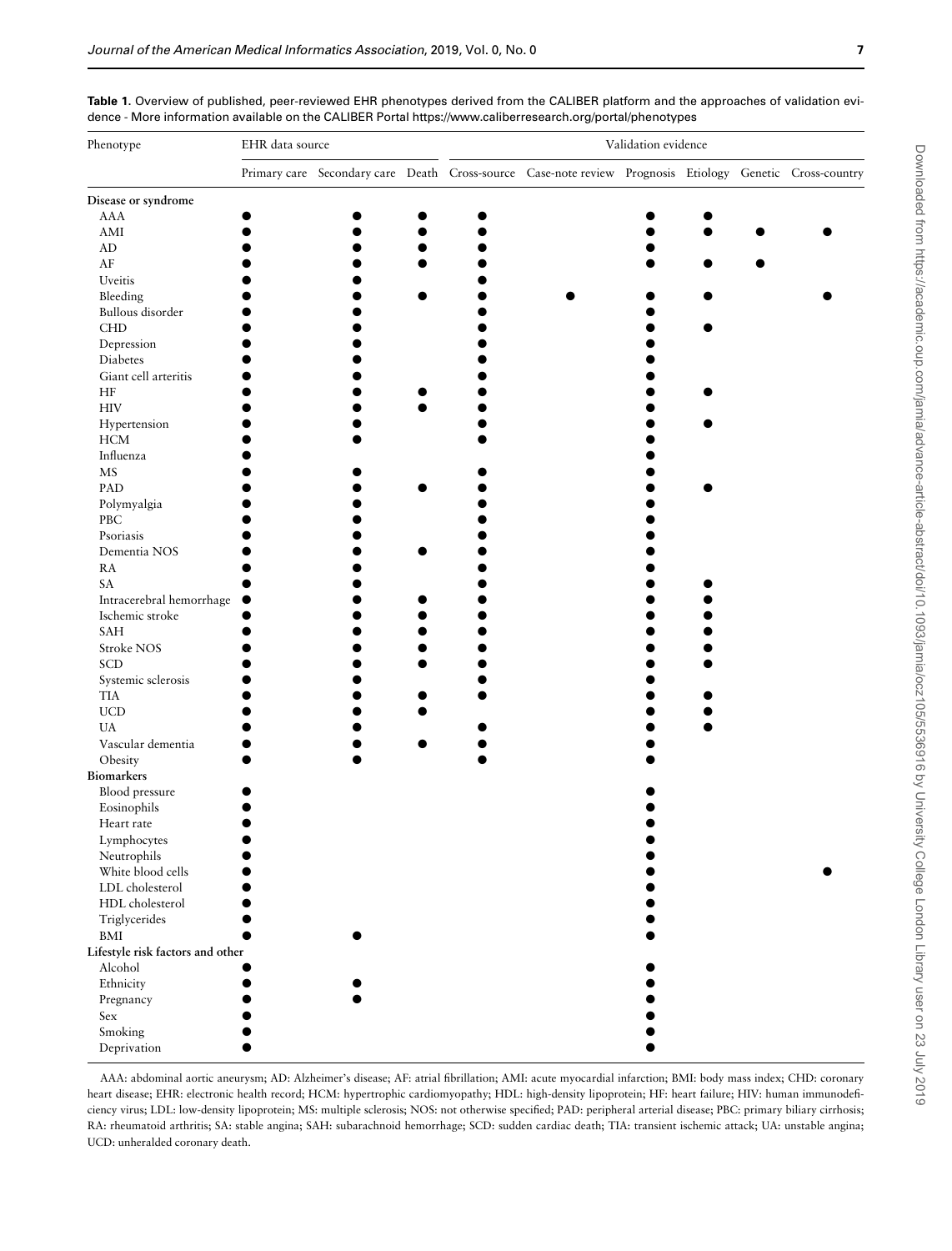<span id="page-7-0"></span>

Figure 3. Assessing the recording and concordance of 3 electronic health record (EHR)–derived phenotypes (heart failure, nonfatal acute myocardial infarction [AMI], and bleeding) across 3 EHR data sources: primary care (Clinical Practice Research Datalink [CPRD]), hospital care (Hospital Episode Statistics [HES]), and mortality (Office for National Statistics [ONS]) or disease registry data (Myocardial Ischaemia National Audit Project [MINAP]). Only a very small proportion (9% for heart failure, 31% for AMI, and <1% for bleeding) of cases are identified concurrently by all 3 data sources. ICD-10: International Classification of Diseases-Tenth Revision.

composite of AMI, stroke, or death (from 26.0% [France] to 36.2% [United States]) and hospitalized bleeding (from 3.1% [France] to 5.3% [United States]). Adjusted risks were similar across countries, but higher in the United States for all-cause death (Relative Risk (RR) United States vs. Sweden, 1.14; 95% CI, 1.04-1.26) and hospitalized bleeding (RR United States vs. Sweden, 1.54; 95% CI, 1.21- 1.96). Similar analyses were performed for white blood cells, com-paring all-cause mortality in England and New Zealand.<sup>[65](#page-13-0),[66](#page-13-0)</sup> High white blood cells within the reference range  $(8.65\times10.05\times10^9/L)$ was associated with significantly increased mortality compared with the middle quintile  $(6.25{\text -}7.25\times10^9/\text{L})$ ; adjusted HR for England, 1.51; 95% CI, 1.43-1.59; adjusted HR for New Zealand, 1.33; 95% CI, 1.06-1.65).

# **DISCUSSION**

In this study, we describe the CALIBER phenotyping approach, which has been used to produce 51 validated phenotyping algorithms which capture disease status, biomarker values, and lifestyle risk factors across 4 UK national EHR data sources spanning primary care, hospital admissions, a disease registry, and a mortality register. Creating nationally applicable phenotypes leveraging multiple EHR sources has, until recently, been a challenging, timeconsuming, unreplicable, and somewhat opaque process without any centralized resources. Research studies require precise phenotype definitions but phenotypic information found in EHR is typically inconsistent and of variable data quality. These problems are exacerbated when linking data across healthcare settings (primary care and hospital admissions), as each source records information

using different healthcare processes, disparate formats, and terminologies and interact with fundamentally different patient populations. Complementary initiatives exist,  $19$  but these are different from CALIBER, as they focus on curating code lists. We have taken a different approach and define an EHR phenotype as a combination of 3 essential elements: controlled clinical terminology terms, implementation logic, and validation evidence, all of which are curated on the CALIBER Portal. Compared with the Phenotype Knowledgebase developed by the eMERGE consortium, CALIBER includes additional approaches of validation, such as etiological and prognostic across population samples, but lacks comprehensive detailed PPV or NPV measurements that are made possible by the availability of text and access to case notes at scale in the United States.

CALIBER phenotyping algorithms use structured information on diagnoses, symptoms, referrals, prescriptions, and procedures, which are recorded using 5 controlled clinical terminologies and continuous measurements to extract disease onset and severity. The actual phenotyping algorithm production was lengthy and labor intensive and usually involved a large number of iterations although the exact number of person hours was difficult to ascertain. A particular challenge was the need to reconcile differences in granularity of diagnosis terms used in primary care and secondary care EHR, as each healthcare setting utilizes different clinical terminologies to record information (Read in primary care, ICD-10 in secondary care). For example, in HF, the Read controlled clinical terminology allowed us to potentially distinguish between the 2 main congestive heart failure types: heart failure with normal or preserved ejection fraction (Read term "G583.11 HFNEF - heart failure with normal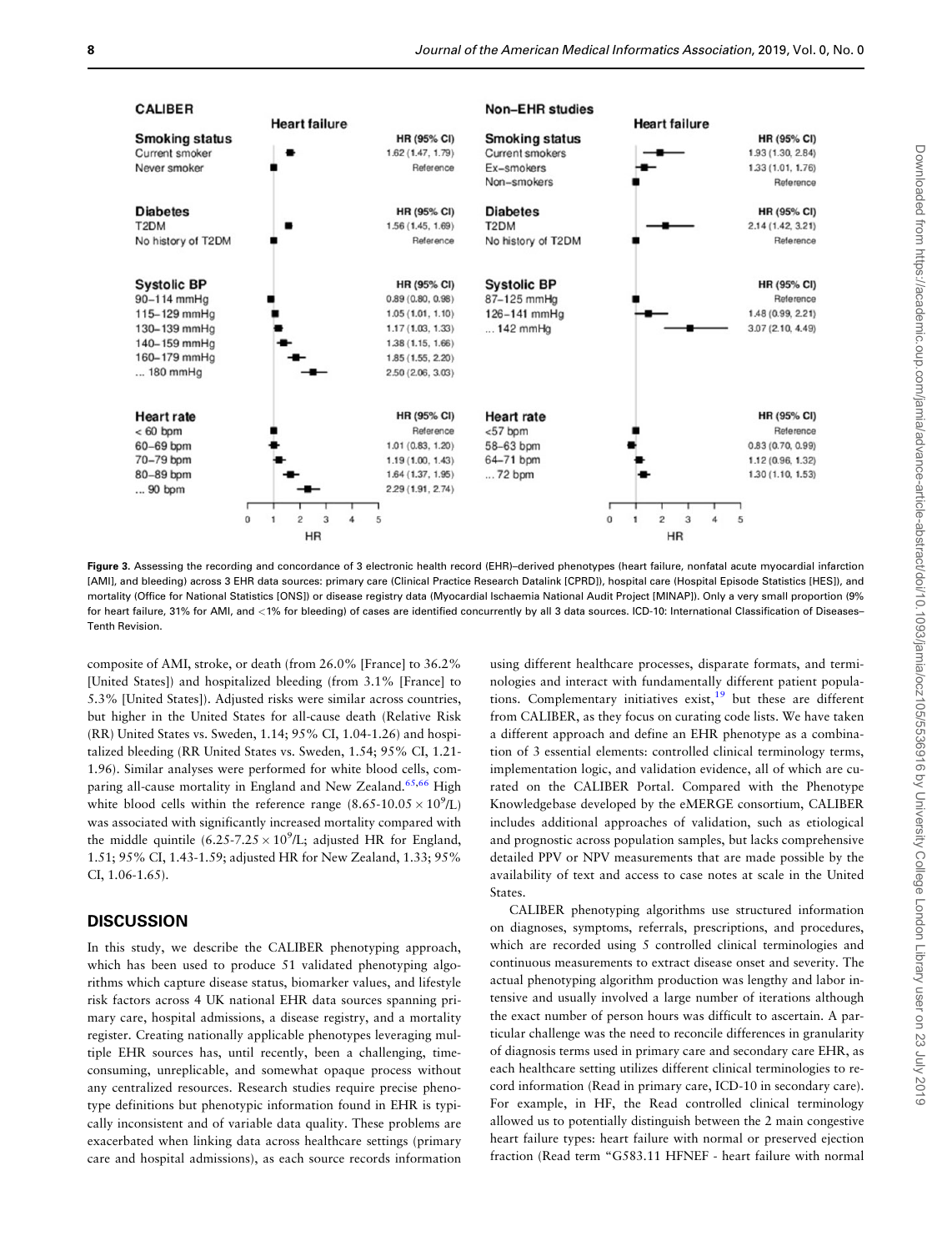## <span id="page-8-0"></span>**CALIBER Heart Failure phenotype**

| <b>Metadata</b>                      | <b>Primary care</b> | Secondary care                                                      | Death | Implementation | Validation | <b>Publications</b>                                                                                               |
|--------------------------------------|---------------------|---------------------------------------------------------------------|-------|----------------|------------|-------------------------------------------------------------------------------------------------------------------|
| <b>△ Phenotype</b>                   |                     | Heart failure (fatal/non-fatal)                                     |       |                |            |                                                                                                                   |
| 三 Type                               |                     | Categorical, disease or syndrome                                    |       |                |            |                                                                                                                   |
| Data sources                         |                     | Primary care (CPRD), hospital admission data (HES), mortality (ONS) |       |                |            |                                                                                                                   |
| $P$ Clinical<br><b>Terminologies</b> |                     | Read, ICD-10, ICD-9                                                 |       |                |            |                                                                                                                   |
| Valid event date<br>range            |                     | 01/01/1999 - 01/07/2016                                             |       |                |            |                                                                                                                   |
| Sex                                  |                     | Female/Male                                                         |       |                |            |                                                                                                                   |
| Agreed                               |                     | 05.05.2016 (Revision 3)                                             |       |                |            |                                                                                                                   |
| o, Authors                           |                     | JG; Asselbergs, FW; Hemingway, H.                                   |       |                |            | Koudstaal, S; Pujades-Rodriguez, M; Denaxas, S; Gho, JM; Shah, AD; Yu, N; Patel, RS; Gale, CP; Hoes, AW; Cleland, |
| O Digital Object<br>Identifier (DOI) |                     | 10.6084/m9.figshare.7152197                                         |       |                |            |                                                                                                                   |

## **CALIBER Heart Failure phenotype**

Metadata Primary care Secondary care Death Implementation Validation Publication

#### Secondary Care (incident and prevalent)

In Hospital Episode Statistics (HES, hospital admission data) we used ICD-10 codes (see below) for HF diagnosis when marked as the primary diagnosis i.e. the main condition treated or investigated during the relevant episode of healthcare. We used the date of admission to hospital as the date of the event.

- 150.0 Congestive heart failure
- T50.1 Left ventricular heart failure
- I50.9 Heart failure, unspecified
- Hypertensive heart disease with (congestive) heart failure I11.0
- I13.0 Hypertensive heart and renal disease with (congestive) heart failure<br>I32.25 Hypertensive heart and renal disease with both (congestive) heart failure and renal failure
- 

## **CALIBER Heart Failure phenotype**



(ONS) for heart failure across three national sources in England, UK (n=89 554). Extracted from https://doi.org/10.1002/ejhf.709

Figure 4. Risk factors for initial presentation of heart failure (HF) phenotype: hazard ratio (HR) and 95% confidence interval of smoking status, type 2 diabetes mel-litus (T2DM), systolic blood pressure (BP) and heart rate based on previously published CALIBER studies<sup>29,[75](#page-14-0),[76](#page-14-0)</sup> compared with estimates obtained from investiga-tor-led studies derived using manually curated research data.<sup>[77–80](#page-14-0)</sup> All individual analyses have been adjusted for age and sex and other covariates. Scale: 279  $\times$ 215 mm (72  $\times$  72 dots per inch).

ejection fraction") and heart failure with reduced ejection function or left ventricular systolic dysfunction (Read term "G5yy900 - Left ventricular systolic dysfunction"). Conversely, ICD-10 terms are substantially less specific (ICD terms "I50.0 Congestive heart failure" and "I50.9 Heart failure, unspecified") and do not allow for this distinction. As a rule, for overlapping diagnoses across multiple sources, CALIBER phenotypes utilize the source with the highest clinical resolution to ascertain disease status.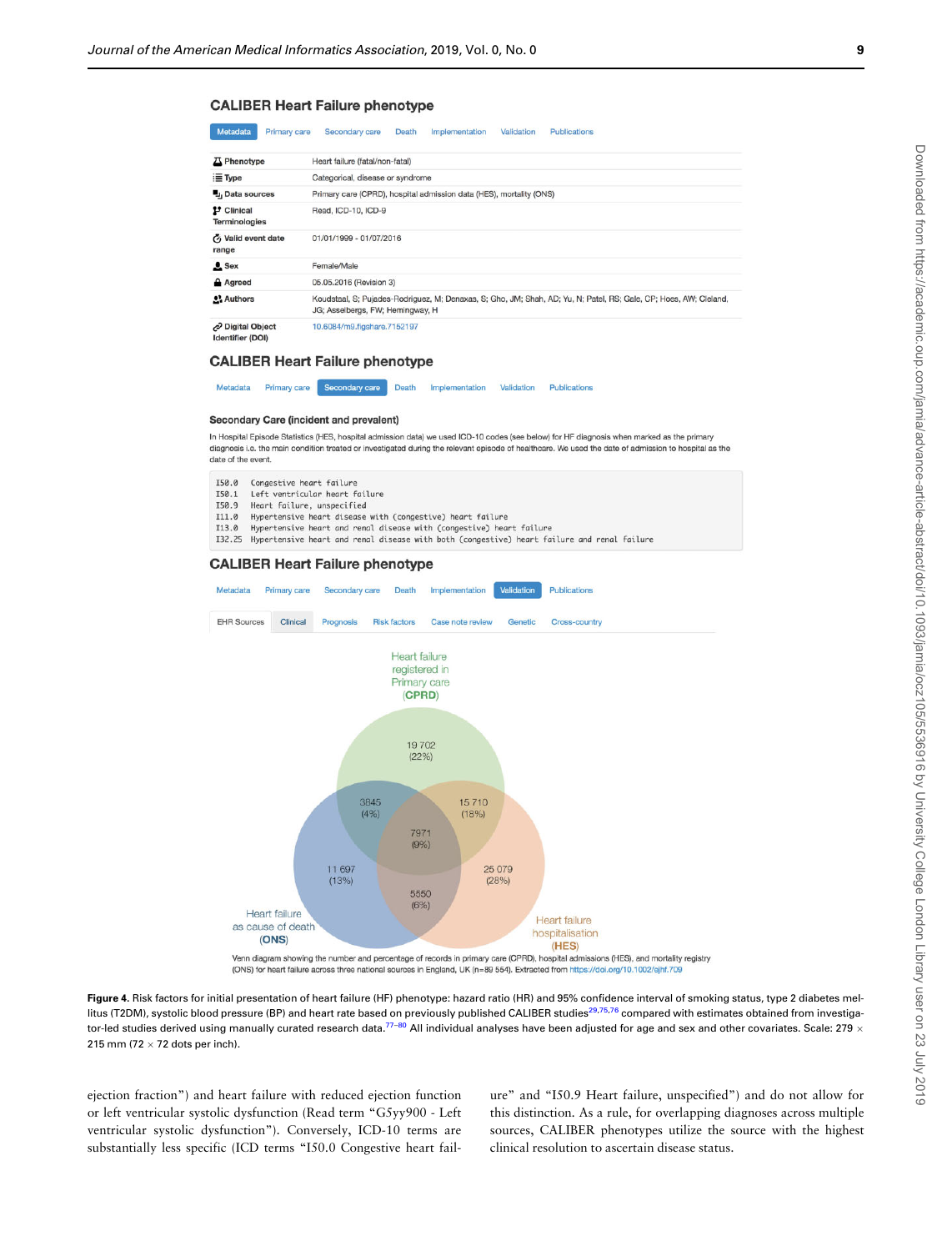We found that diagnosis terms in primary care using Read terms were not always informative and could not directly be used to ascertain particular phenotypes. For example, when attempting to create a dietary phenotype, we identified 173 Read terms related to nutrition, which were recorded across 5.6 million diagnosis events. Only 8% of these, however, were sufficiently informative to infer a particular nutritional diet (for example, low-fat diet, gluten-free diet, diabetic diet, or low-sodium diet). The majority of terms used were generic terms that carried little information ("8CA4.00 Patient advised re diet" or "9N0H.00 Seen in dietician clinic") and could not be used for ascertaining a phenotype with reasonable performance. While such terms could potentially be utilized as supporting information for other phenotypes (for example, diabetic diet as evidence of diabetes) they cannot be used to ascertain a phenotype directly.

We observed that clinically informed combinations of information across EHR sources improves case detection. All disease and syndrome phenotypes  $(n = 35)$  utilized information sourced from primary care and hospital care EHR and roughly half  $(n = 18)$  utilized cause-specific mortality information recorded in the national death register. In general, we considered EHR sources complementary to each other with each providing a different aspect of a patient's disease state (chronic vs acute) rather than denote one as the authoritative source of information. One notable exception to this is mortality, in which we used the ONS date of death as the "gold standard," as studies have shown that discrepancies exist between the recorded death dates in primary care EHR and the date recorded on the death certificate (ONS). A previous study<sup>[67](#page-13-0)</sup> of 118 571 deaths in England showed that a discrepancy existed in almost a quarter of deaths. Considerable variation was observed between GP practices on the degree of such discrepancies (in the majority of cases, the date of death recorded by the GP was after the date of death recorded on the death certificate). This is because GPs do not routinely see the death certificate (which is the definitive record of time and cause of death) and there is no legal obligation for them to record the date of death accurately. If there is a delay in their receipt of notification of death, they might record the date of death as the date of notification, or the date the patient's record was closed, rather than the actual date of death. In line with previous literature we therefore used the ONS as the "gold standard" for ascertaining mortality.

A major effort of CALIBER has been to create longitudinal disease phenotypes that capture early and late manifestations of disease. We observed that the proportion of cases contributed by each EHR source differed by age at diagnosis: patients identified in secondary care EHR were substantially older than were those identified in primary care. For example, substantially more atrial fibrillation cases were identified in secondary care EHR rather than in primary care (32 930 cases compared with 11 068 from primary care), and using only a single source would have introduced bias and underestimated the incidence of disease. Conversely, type 2 diabetes cases were exclusively identified through primary care EHR with no cases identified exclusively in hospital EHR due to the fact that, such as other diseases such as hypertension, diagnosis, and management, is almost entirely performed in primary care.

Validation ([Table 2\)](#page-10-0) was a critical step for assessing the accuracy of EHR-derived phenotypes. We did not consider algorithm validation as a finite task, but rather as a constantly evolving process due to the underlying complexity of EHR data and the processes which generate them.<sup>68</sup> We sought to address the spectrum of validation views and developed an approach that captures 6 levels of evidence. The majority of disease and syndrome phenotypes examined incidence estimates across different EHR sources and consistency with previous associations in terms of disease etiology and prognosis. Validation was more restricted in biomarker and lifestyle risk factor phenotypes because information was derived from only 1 particular source (in the case of biomarkers, measurements were exclusively identified in primary care). Clinician case note review was considered the "gold standard" of phenotype validation that enables PPV or NPV calculations but access to medical records was not widely available, and thus we could only perform this in a single instance. Prognostic validation was one of the main validation approaches where consistency with previously reported findings provided a degree of confidence in terms of phenotype validity (for exposures, outcomes, and covariates used in the analyses). Inconsistent results, however, were possible and could be explained due to multiple factors such as different health settings and sources of data, healthcare process factors and workflows and uncomparable definitions.

In terms of the complete hospital interaction, HES data are a snapshot of the patient journey as data are collected for hospital reimbursement.[8,](#page-12-0)[52](#page-13-0) Hospital records are converted into diagnosis and procedure codes locally (following an existing protocol) at each hospital and submitted to the NHS. HES data are provided to researchers with identifiers for hospitals removed to protect patient anonymity as a common identifier is used across HES and CPRD GP practices, which have a substantially smaller catchment area. As such, we were unable to assess the effect of site-level variability in terms of data capture and quality and phenotype validity. Multiple initiatives, however, exist for obtaining raw hospital records for research, such as the National Institute for Health Research Health Informatics Collaborative, which links 11 intensive care units in 5 hospitals for research (>18 000 patients, >21 000 admissions, me-dian 1030 time-varying measures).<sup>[69](#page-14-0)</sup> Crucially, these initiatives will enable researchers to have access to raw hospital data, including free text, for creating and validating phenotypes and will create a feedback loop with clinical care that will provide detailed information on the healthcare processes generating the data (critical for phenotyping) and drive data standardization and quality.

CALIBER phenotyping algorithms are rule-based, deterministic, and provide a framework on which future phenotypes can be created. While our approach yields robust and accurate algorithms, it does not scale with our ambition to create and curate thousands of high-quality phenotypes (and their validation) that capture the entire human phenome. To do this, research is required on highthroughput phenotyping involving supervised and unsupervised learning approaches and natural language processing.<sup>[70](#page-14-0)</sup> Such methods can generate thousands of phenotypes and discover hidden associations within clinical data in a fraction of the current cost and time requirements and with minimal human intervention. Robust approaches for classifying phenotype complexity are required to en-sure proportional resourcing for phenotyping.<sup>[71](#page-14-0)</sup> Finally, a key next step is to use the 6 sites of the recently funded Health Data Research UK national institute to scale up the number of phenotypes created and curated using UK EHR.

The use of a common data model to map between the clinical terminologies used across EHR sources, such as the Observational Medical Outcomes Partnership Common Data Model can potentially address some of the labor-intensive tasks associated with phenotyping. For example, the translation from phenotype definition to SQL for data extraction was manual due to the lack of an estab-lished storage format<sup>[72](#page-14-0)</sup> for the algorithms and variable schema across EHR sources. Observational Medical Outcomes Partnership Common Data Model can potentially act as Relational Database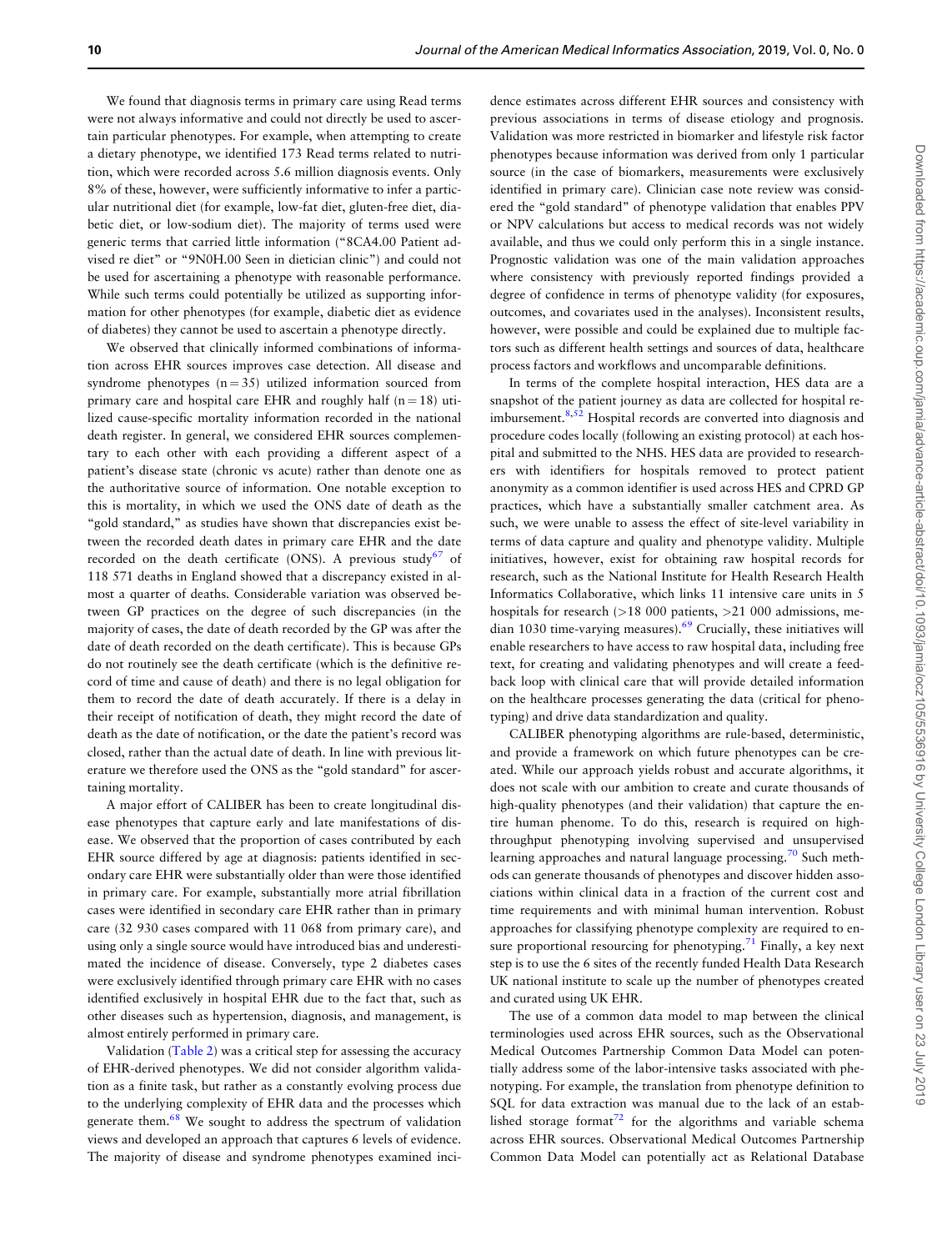<span id="page-10-0"></span>Table 2. Systematic validation of the CALIBER EHR-derived phenotypes for HF, AMI, and bleeding across 6 approaches of evidence: cross-EHR concordance, case-note review, etiology, prognosis, genetic associations, and external populations

| Validation domain               | Description                                                                                                                                                     | What has been done                                                                                                                                                                                                                                                                                                                                                                                                       |                                                                                                                                                                                                                                                                                                                                                                                                                                                                                                                                                                                                                                       |                                                                                                                                                                                                                                                                                                                                       |  |  |  |
|---------------------------------|-----------------------------------------------------------------------------------------------------------------------------------------------------------------|--------------------------------------------------------------------------------------------------------------------------------------------------------------------------------------------------------------------------------------------------------------------------------------------------------------------------------------------------------------------------------------------------------------------------|---------------------------------------------------------------------------------------------------------------------------------------------------------------------------------------------------------------------------------------------------------------------------------------------------------------------------------------------------------------------------------------------------------------------------------------------------------------------------------------------------------------------------------------------------------------------------------------------------------------------------------------|---------------------------------------------------------------------------------------------------------------------------------------------------------------------------------------------------------------------------------------------------------------------------------------------------------------------------------------|--|--|--|
|                                 |                                                                                                                                                                 | HF                                                                                                                                                                                                                                                                                                                                                                                                                       | AMI                                                                                                                                                                                                                                                                                                                                                                                                                                                                                                                                                                                                                                   | Bleeding                                                                                                                                                                                                                                                                                                                              |  |  |  |
| Cross-EHR source<br>concordance | To what extent is the<br>phenotype concor-<br>dant across EHR<br>sources?                                                                                       | The proportion of HF<br>cases recorded in pri-<br>mary care and hospital<br>care EHR was 27% <sup>31</sup>                                                                                                                                                                                                                                                                                                               | The proportion of nonfatal<br>AMI defined across pri-<br>mary care, hospital care,<br>and disease registry was<br>$32\%^{29}$                                                                                                                                                                                                                                                                                                                                                                                                                                                                                                         | The proportion of bleeding<br>events recorded in primary<br>care and hospital care was<br>12%, with 47% of bleed-<br>ing events recorded only in<br>primary care and 12%<br>only in hospital care                                                                                                                                     |  |  |  |
| Case-note review                | What is the PPV and<br>the NPV when<br>comparing the al-<br>gorithm with clini-<br>cian review of case<br>notes or "gold<br>standard" source of<br>information? |                                                                                                                                                                                                                                                                                                                                                                                                                          | Compared with AMI defined<br>in the disease registry, the<br>PPV of AMI recorded in<br>primary care was 92.2%<br>$(95\% \text{ CI}, 91.6\% - 92.8\%)$<br>and in hospital admissions<br>was 91.5% (95% CI,<br>$90.8\% - 92.1\%$ <sup>29</sup>                                                                                                                                                                                                                                                                                                                                                                                          | Compared through indepen-<br>dent review by 2 clinicians,<br>the PPV of bleeding events<br>identified through the phe-<br>notyping algorithm was<br>0.88                                                                                                                                                                              |  |  |  |
| Etiology                        | Are the prospective<br>associations with<br>risk actors consis-<br>tent with previous<br>evidence?                                                              | Type 2 diabetes, 84 sys-<br>tolic/diastolic blood<br>pressure, <sup>32</sup> heart<br>rate, 85 socioeconomic<br>deprivation, <sup>86</sup> alcohol<br>consumption, 87 smok-<br>ing, 88 ethnicity, 44<br>AMI,29 depression, 89<br>neutrophil counts, 90<br>eosinophil/lymphocyte<br>counts, <sup>91</sup> atrial fibrilla-<br>tion, $30 \text{ sex}^{92}$                                                                 | Type 2 diabetes, 84 systolic/di-<br>astolic blood pressure, <sup>32</sup><br>heart rate, <sup>85</sup> socioeco-<br>nomic deprivation, 86 alco-<br>hol consumption, 87<br>smoking, 88 ethnicity, 44<br>AMI, $^{29}$ depression, $^{89}$ neu-<br>trophil counts, $90$ eosino-<br>phil/lymphocyte counts, 91<br>atrial fibrillation, <sup>30</sup> influ-<br>enza infection, <sup>93</sup> ischemic<br>presentations, $94$ sex $92$                                                                                                                                                                                                     | At 5 y, 29.1% (95% CI,<br>28.2%-29.9%) of atrial fi-<br>brillation patients, 21.9%<br>$(95\% \text{ CI}, 21.2\% - 22.5\%)$<br>of myocardial infarction<br>patients, 25.3% (95% CI,<br>24.2%-26.3%) of unstable<br>angina patients and 23.4%<br>$(95\% \text{ CI}, 23.0\% - 23.8\%)$<br>of stable angina had bleed-<br>ing of any kind |  |  |  |
| Prognosis                       | Are the risks of subse-<br>quent events plausi-<br>ble?                                                                                                         | Corrected for age and<br>sex, HF was strongly<br>associated with mortal-<br>ity, with HRs for all-<br>cause mortality ranging<br>from 7.01 (95% CI,<br>6.83-7.20) to 7.23<br>(95% CI, 7.03-7.43),<br>and up to 15.38 (95%<br>CI, 15.02-15.83) for<br>patients in primary<br>care with acute HF<br>hospitalization, pri-<br>mary care only, and<br>patients hospitalized<br>but no primary care re-<br>$\text{cord}^{31}$ | Patients with myocardial in-<br>farction identified in the<br>disease registry had lower<br>crude 30-d mortality<br>$(10.8\%; 95\% \text{ CI}, 10.2\%$<br>11.4%) than did those<br>identified in hospital care<br>(13.9%; 95% CI, 13.3%-<br>14.4%) or in primary care<br>(14.9%; 95% CI, 14.4%-<br>15.5%) (Figure 3\, 3\, 1). At 1<br>year, however, mortality<br>was similar in all 3 groups,<br>at around $20\%$ <sup>29</sup><br>Of the 24 479 patients with<br>AMI, 5775 (23.6%) devel-<br>oped HF during a median<br>follow-up of 3.7 years (inci-<br>dence rate per 1000 person-<br>years, 63.8; 95% CI, 62.2-<br>$(65.5)^{95}$ | The HR for all-cause mortal-<br>ity was 1.98 (95% CI,<br>1.86-2.11) for primary<br>care bleeding with markers<br>of severity, and 1.99 (95%<br>CI, 1.92-2.05) for hospital-<br>ized bleeding without<br>markers of severity, com-<br>pared with patients with<br>no bleeding                                                          |  |  |  |
| Genetic<br>associations         | Are the observed ge-<br>netic associations<br>plausible and con-<br>cordance with pre-<br>vious evidence?                                                       |                                                                                                                                                                                                                                                                                                                                                                                                                          | Consistent direction and<br>magnitude of associations<br>were replicated in 67<br>(97%) of previously<br>reported genetic variants <sup>4</sup>                                                                                                                                                                                                                                                                                                                                                                                                                                                                                       |                                                                                                                                                                                                                                                                                                                                       |  |  |  |

(continued)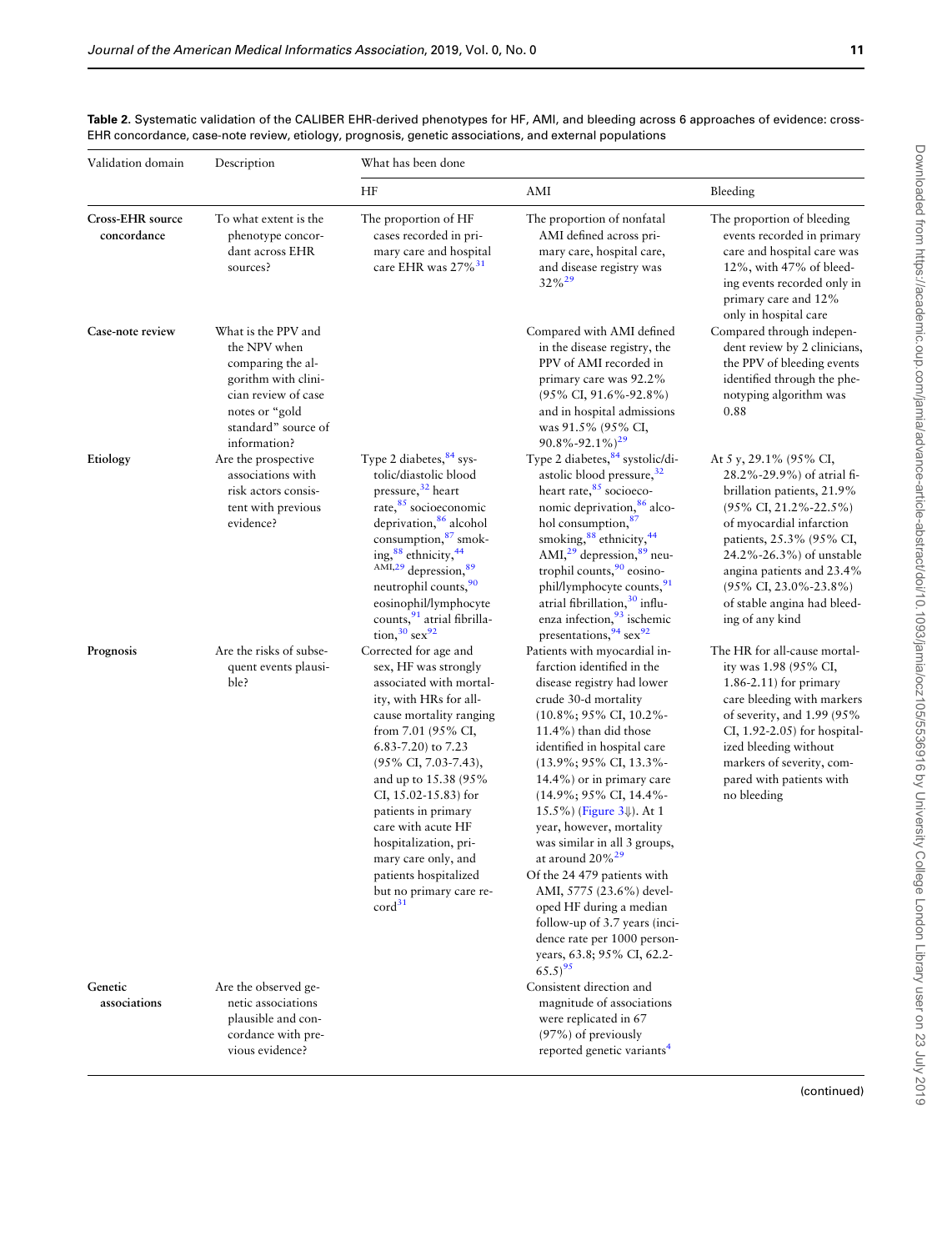|  | Table 2 continued |
|--|-------------------|
|  |                   |

| Validation domain       | Description                                                                                                     | What has been done |                                                                                                                                                                                                                                                                                                                                                |          |  |  |  |
|-------------------------|-----------------------------------------------------------------------------------------------------------------|--------------------|------------------------------------------------------------------------------------------------------------------------------------------------------------------------------------------------------------------------------------------------------------------------------------------------------------------------------------------------|----------|--|--|--|
|                         |                                                                                                                 | HF                 | AMI                                                                                                                                                                                                                                                                                                                                            | Bleeding |  |  |  |
| External<br>populations | Has the algorithm<br>been tested (in any<br>of the previous vali-<br>dation domains) in<br>different countries? |                    | We observed high 3-y crude<br>cumulative risks of all-<br>cause death (from 19.6%<br>[England] to 30.2%<br>[United States]); the com-<br>posite of AMI, stroke, or<br>death (from 26.0%<br>[France] to 36.2% [United]<br>States]); and hospitalized<br>bleeding (from $3.1\%$<br>[France] to 5.3% [United]<br>$\text{States}$ ]) <sup>64</sup> |          |  |  |  |

AMI: acute myocardial infarction; CI: confidence interval; EHR: electronic health record; HF: heart failure; HR: hazard ratio; NPV: negative predictive value; PPV: positive predictive value.

Management System agnostic schema which standardized analytical tools can be deployed on and has been shown to be robust  $73,74$  $73,74$  and we are currently in the process of evaluating the fidelity of the data transformation. We have additionally evaluated different approaches (Semantic Web Technologies, openEHR)<sup>[75](#page-14-0),[76](#page-14-0)</sup> for storing phenotype definitions in a computable format that can enable highthroughput phenotyping and eliminate the need for manual humandriven translation to SQL queries. Given that all of UK primary care EHR data are hosted on 4 clinical information systems vendors, there is a real opportunity to create computable phenotypes which can be utilized across the NHS[.77](#page-14-0) To accomplish this, information exchange standards (for example, Fast Healthcare Interoperability Resources<sup>78</sup>) have to be utilized and combined with approaches such as the Phenotype Execution and Modeling Architecture<sup>79</sup> and the Measure Authoring Tool.<sup>[80](#page-14-0)</sup>

## **CONCLUSION**

We have demonstrated the strengths and challenges of phenotyping national UK EHR data using 3 exemplars (HF, AMI, bleeding) and have exemplified the United Kingdom's national EHR phenomics platform. In this manuscript, we presented the CALIBER platform as a framework for using national EHR from primary and secondary health care, disease and national mortality registries. CALIBER is analogous and complementary to other leading initiatives, (for example, eMERGE), in that it ensures best practice and reproducibility for creating and validating EHR-derived phenotypes. 81,82 In contrast with eMERGE, however, which uses secondary care data (higher proportion of disease), CALIBER exploits primary care EHRs, which contain healthy and ill individuals. Importantly, the approaches described here are potentially scalable or adaptable to the entire UK population of 65 million.

Through CALIBER we provide a framework for the consistent definition, use, and reuse of EHR-derived phenotypes from national UK EHR sources for observational research: (1) high-resolution clinical epidemiology using national EHRs examining disease etiology or prognosis $96$  or (2) genetic epidemiology studies through the UK Biobank and Genomics England investigating simple and complex traits across populations. One of the primary audiences of CALIBER phenotypes is international: U.S. investigators account for a third of studies using UK primary care EHRs<sup>[18](#page-12-0)</sup> and two-thirds of UK

Biobank studies are carried out by U.S. investigators. Additionally, the controlled clinical terminologies used in UK EHRs are directly translatable and transferable to the United States, for example, Read terms (CTV3 [Clinical Terms Version 3]) are part of SNOMED-CT, and ICD-9 Clinical Modification to ICD-10 mappings exist. As Phenotype Knowledgebase and other initiatives evolve, establishing links across national portals $83$  and infrastructure can enable cross-biobank analyses of complex or rare phenotypes.<sup>[7](#page-12-0)</sup>

The creation of a national phenomics platform through CALI-BER provides an opportunity for the UK EHR community to interact, nationally and internationally, and connects data producers and consumers. Researchers can deposit phenotyping algorithms in the Portal for others to download, refine, and use. EHR users (such as clinicians) can view these algorithms and understand how the data they record are being used for research.

## FUNDING

This study is part of the BigData@Heart programme that has received funding from the Innovative Medicines Initiative 2 Joint Undertaking under grant agreement no. 116074. This Joint Undertaking receives support from the European Union's Horizon 2020 research and innovation programme and EFPIA. This work was supported by Health Data Research UK, which receives its funding from Health Data Research UK Ltd (NIWA1) funded by the UK Medical Research Council, Engineering and Physical Sciences Research Council, Economic and Social Research Council, Department of Health and Social Care (England), Chief Scientist Office of the Scottish Government Health and Social Care Directorates, Health and Social Care Research and Development Division (Welsh Government), Public Health Agency (Northern Ireland), British Heart Foundation, and the Wellcome Trust. This study was supported by National Institute for Health Research (RP-PG-0407- 10314) and Wellcome Trust (086091/Z/08/Z). This study was supported by the Farr Institute of Health Informatics Research at UCL Partners, from the Medical Research Council, Arthritis Research UK, British Heart Foundation, Cancer Research UK, Chief Scientist Office, Economic and Social Research Council, Engineering and Physical Sciences Research Council, National Institute for Health Research, National Institute for Social Care and Health Research,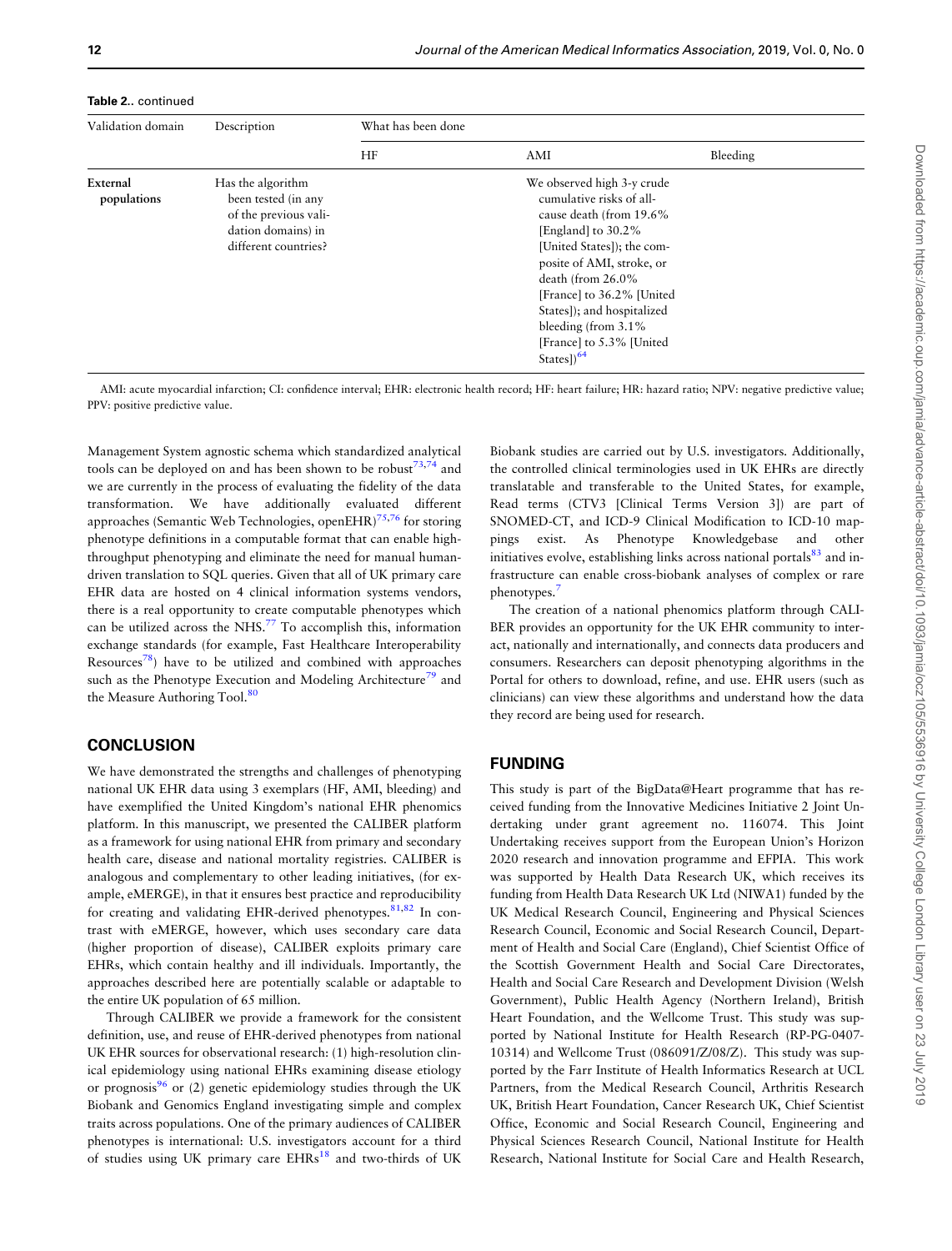<span id="page-12-0"></span>and Wellcome Trust (MR/K006584/1). This article represents independent research part funded (AG-I, KD, NKF) by the National Institute for Health Research Biomedical Research Centre at University College London Hospitals. HH is an National Institute for Health Research Senior Investigator. ADS is a THIS Institute postdoctoral fellow. VK is supported by the Wellcome Trust (WT 110284/Z/15/ Z). SD is supported by an Alan Turing Fellowship. RSP is funded by a BHF Fellowship FS/14/76/30933. ADH is an NIHR Senior Investigator. RTL is supported by a UKRI Rutherford Fellowship.

# AUTHOR CONTRIBUTIONS

Conceived and designed the study: SD, HH. Analyzed the data: SD, LP, LJH, ADS, GF. Contributed reagents/materials/analysis tools: AGI, KD, NFK, GF, ADS, RD, VK. Wrote the paper: SD, HH. Commented on manuscript, contributed to revisions: AGI, KD, NFK, GF, AB, LP, RD, LJH, VK, RTL, LP, RSP, ADS, ADH, CS, HH. All authors reviewed and interpreted the results, read and approved the final version.

# ACKNOWLEDGMENTS

This study was approved by the Medicines and Healthcare Products Regulatory Agency Independent Scientific Advisory Committee protocol references: 11\_088, 12\_153R, 16\_221, 18\_029R2, 18\_159R. This study is based in part on data from the Clinical Practice Research Datalink obtained under license from the UK Medicines and Healthcare products Regulatory Agency. The data are provided by patients and collected by the NHS as part of their care and support. The interpretation and conclusions contained in this study are those of the author(s) alone. Hospital Episode Statistics Copyright (2019) is reused with the permission of The Health & Social Care Information Centre. All rights reserved. The Office of Population Censuses and Surveys Classification of Interventions and Procedures, codes, terms and text is Crown copyright (2016) published by Health and Social Care Information Centre, also known as NHS Digital and licensed under the Open Government Licence (available at www.nationalarchives.gov.uk/doc/open-government-licence/ open-government-licence.htm). This study was carried out as part of the CAL-IBER programme [\(https://www.ucl.ac.uk/health-informatics/caliber\)](https://www.ucl.ac.uk/health-informatics/caliber). CALI-BER, led from the UCL Institute of Health Informatics, is a research resource consisting of linked electronic health records phenotypes, methods and tools, specialized infrastructure, and training and support. The views expressed are those of the author(s) and not necessarily those of the National Health Service, the National Institute for Health Research, or the Department of Health. This paper represents independent research [part] funded by the National Institute for Health Research (NIHR) Biomedical Research Centre at South London and Maudsley NHS Foundation Trust and King's College London. The views expressed are those of the author(s) and not necessarily those of the NHS, the NIHR or the Department of Health and Social Care.

Conflict of interest statement. None declared.

## REFERENCES

- 1. Williams T, van Staa T, Puri S, Eaton S. Recent advances in the utility and use of the general practice research database as an example of a UK primary care data resource. Ther Adv Drug Saf 2012; 3 (2): 89–99.
- 2. Ludwick DA, Doucette J. Adopting electronic medical records in primary care: lessons learned from health information systems implementation experience in seven countries. Int J Med Inform 2009; 78 (1): 22–31.
- 3. Turnbull C, Scott RH, Thomas E, Jones L, Murugaesu N, Pretty FB. The 100 000 genomes project: bringing whole genome sequencing to the NHS. BMJ 2018; 361: k1687.
- 4. Denaxas SC, Fatemifar G, Patel R, Hemingway H. Deriving researchquality phenotypes from national electronic health records to advance pre-

cision medicine: a UK Biobank case-study. In: Proceedings of the BHI-2017 International Conference on Biomedical and Health Informatics. Orlando, FL: IEEE Engineering in Medicine and Biology Society (EMBS); 2017.

- 5. Schnier C, Denaxas S, Eggo R, et al. Identification and validation of myocardial infarction and stroke outcomes at scale in UK Biobank. Int J Pop Data Sci 2017; 1 (1): 337. doi: 10.23889/ijpds.v1i1.358.
- 6. Wei W-Q, Denny JC. Extracting research-quality phenotypes from electronic health records to support precision medicine. Genome Med 2015; 7: 41.
- 7. Casey JA, Schwartz BS, Stewart WF, Adler NE. Using electronic health records for population health research: a review of methods and applications. Annu Rev Public Health 2016; 37 (1): 61–81.
- 8. Denaxas SC, Asselbergs FW, Moore JH. The tip of the iceberg: challenges of accessing hospital electronic health record data for biological data mining. BioData Min 2016; 9: 29.
- 9. Hemingway H, Asselbergs FW, Danesh, J, et al. Big data from electronic health records for early and late translational cardiovascular research: challenges and potential. Eur Heart J 2018; 39 (16): 1481–95.
- 10. Gottesman O, Kuivaniemi H, Tromp G, et al. The electronic medical records and genomics (eMERGE) network: past, present, and future. Genet Med 2013; 15 (10): 761–71.
- 11. Roden DM, Pulley JM, Basford MA, et al. Development of a large-scale de-identified DNA biobank to enable personalized medicine. Clin Pharmacol Ther 2008; 84 (3): 362–9.
- 12. Gaziano JM, Concato J, Brophy M, et al. Million veteran program: a mega-biobank to study genetic influences on health and disease. J Clin Epidemiol 2016; 70: 214–23.
- 13. Collins FS, Varmus H. A new initiative on precision medicine. N Engl J Med 2015; 372 (9): 793–5.
- 14. Doiron D, Raina P, Fortier I. Linkage between cohorts and health care utilization data: meeting of Canadian stakeholders workshop participants. Linking Canadian population health data: maximizing the potential of cohort and administrative data. Can J Public Health 2013; 104 (3): e258–61.
- 15. Holman CDJ, Bass AJ, Rosman DL, et al. A decade of data linkage in Western Australia: strategic design, applications and benefits of the WA data linkage system. Aust Health Rev 2008; 32 (4): 766–77.
- 16. Jernberg T, Attebring MF, Hambraeus K, et al. The Swedish web-system for enhancement and development of evidence-based care in heart disease evaluated according to recommended therapies (SWEDEHEART). Heart 2010; 96 (20): 1617–21.
- 17. Jensen AB, Moseley PL, Oprea TI, et al. Temporal disease trajectories condensed from population-wide registry data covering 6.2 million patients. Nat Commun 2014; 5: 4022.
- 18. Vezyridis P, Timmons S. Evolution of primary care databases in UK: a scientometric analysis of research output. BMJ Open 2016; 6 (10): e012785.
- 19. Springate DA, Kontopantelis E, Ashcroft DM, et al. ClinicalCodes: an online clinical codes repository to improve the validity and reproducibility of research using electronic medical records. PLoS One 2014; 9 (6): e99825.
- 20. Al Sallakh MA, Vasileiou E, Rodgers SE, Lyons RA, Sheikh A, Davies GA. Defining asthma and assessing asthma outcomes using electronic health record data: a systematic scoping review. Eur Respir J 2017; 49: 1700204.
- 21. Lyons RA, Jones KH, John G, et al. The SAIL databank: linking multiple health and social care datasets. BMC Med Inform Decis Mak 2009; 9: 3.
- 22. Ford DV, Jones KH, Verplancke J-P, et al. The SAIL databank: building a national architecture for e-health research and evaluation. BMC Health Serv Res 2009; 9: 157.
- 23. Jammeh EA, Carroll CB, Pearson SW, et al. Machine-learning based identification of undiagnosed dementia in primary care: a feasibility study. BJGP Open 2018; 2 (2): bjgpopen18X101589.
- 24. Zhou S-M, Fernandez-Gutierrez F, Kennedy J, et al. Defining disease phenotypes in primary care electronic health records by a machine learning approach: a case study in identifying rheumatoid arthritis. PLoS One 2016; 11 (5): e0154515.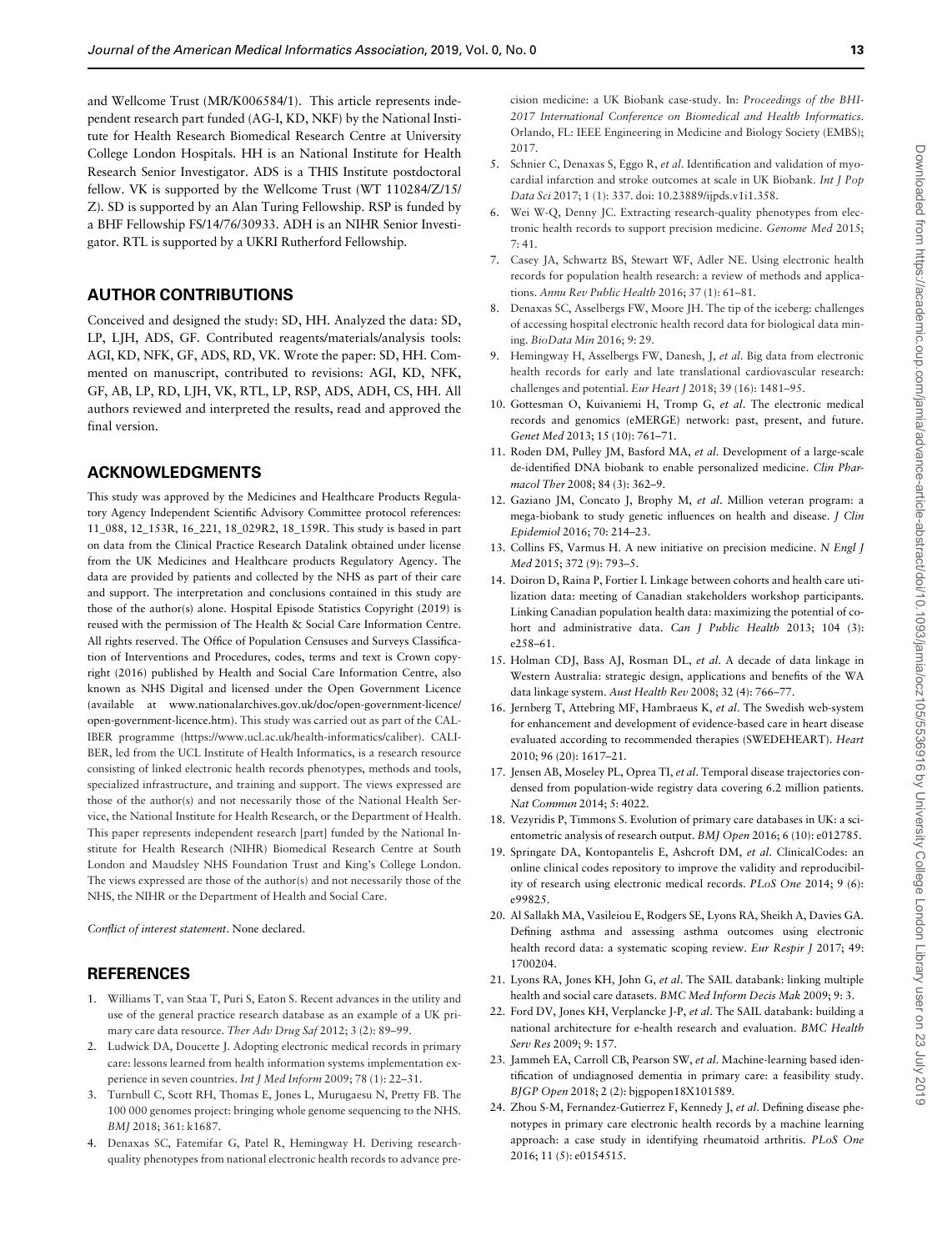- <span id="page-13-0"></span>25. Williams R, Kontopantelis E, Buchan I, Peek N. Clinical code set engineering for reusing EHR data for research: a review. J Biomed Inform 2017; 70: 1–13.
- 26. Newton KM, Peissig PL, Kho AN, et al. Validation of electronic medical record-based phenotyping algorithms: results and lessons learned from the eMERGE network. J Am Med Inform Assoc 2013; 20 (e1): e147–54.
- 27. Banda JM, Seneviratne M, Hernandez-Boussard T, Shah NH. Advances in Electronic Phenotyping: From Rule-Based Definitions to Machine Learning Models. Annu Rev Biomed Data Sci 2018; 1:1, 53–68.
- 28. Boggon R, van Staa TP, Chapman M, Gallagher AM, Hammad TA, Richards MA. Cancer recording and mortality in the general practice research database and linked cancer registries. Pharmacoepidemiol Drug Saf 2013; 22 (2): 168-75.
- 29. Herrett E, Shah AD, Boggon R, et al. Completeness and diagnostic validity of recording acute myocardial infarction events in primary care, hospital care, disease registry, and national mortality records: cohort study. BMJ 2013; 346: f2350.
- 30. Morley KI, Wallace J, Denaxas SC, et al. Defining disease phenotypes using national linked electronic health records: a case study of atrial fibrillation. PLoS One 2014; 9 (11): e110900.
- 31. Koudstaal S, Pujades-Rodriguez M, Denaxas S, et al. Prognostic burden of heart failure recorded in primary care, acute hospital admissions, or both: a population-based linked electronic health record cohort study in 2.1 million people. Eur J Heart Fail 2017; 19 (9): 1119–27.
- 32. Rapsomaniki E, Timmis A, George J, et al. Blood pressure and incidence of twelve cardiovascular diseases: lifetime risks, healthy life-years lost, and age-specific associations in 125 million people. Lancet 2014; 383 (9932): 1899–911.
- 33. Wu H, Toti G, Morley KI, et al. SemEHR: A general-purpose semantic search system to surface semantic data from clinical notes for tailored care, trial recruitment, and clinical research. J Am Med Inform Assoc 2018; 25 (5): 530–7.
- 34. Ford E, Carroll JA, Smith HE, Scott D, Cassell JA. Extracting information from the text of electronic medical records to improve case detection: a systematic review. J Am Med Inform Assoc 2016; 23 (5): 1007–15.
- 35. Rubbo B, Fitzpatrick NK, Denaxas S, et al. Use of electronic health records to ascertain, validate and phenotype acute myocardial infarction: A systematic review and recommendations. Int J Cardiol 2015; 187: 705–11.
- 36. World Health Organization. Others. ICD-10: The ICD-10 Classification of Mental and Behavioural Disorders: Diagnostic Criteria for Research. Geneva, Switzerland: World Health Organization; 1993.
- 37. Jarvis B, Johnson T, Butler P, et al. Assessing the impact of electronic health records as an enabler of hospital quality and patient satisfaction. Acad Med 2013; 88 (10): 1471–7.
- 38. Goodman SN, Fanelli D, Ioannidis J. What does research reproducibility mean? Sci Transl Med 2016; 8 (341): 341ps12.
- 39. Denaxas SC, George J, Herrett E, et al. Data resource profile: cardiovascular disease research using linked bespoke studies and electronic health records (CALIBER). Int J Epidemiol 2012; 41 (6): 1625–38.
- 40. Gallagher AM, Puri S, van Staa TP. 528. Linkage of the general practice research database (gprd) with other data sources. Pharmacoepidemiol Drug Saf 2011; 20: 230–1.
- 41. Herrett E, Gallagher AM, Bhaskaran K, et al. Data resource profile: clinical practice research datalink (CPRD). Int J Epidemiol 2015; 44 (3): 827–36.
- 42. O'Neil M, Payne C, Read J. Read codes version 3: a user led terminology. Methods Inf Med 1995; 34 (1–2): 187–92.
- 43. Datta-Nemdharry P, Thomson A, Beynon J. Opportunities and challenges in developing a cohort of patients with type 2 diabetes mellitus using electronic primary care data. PLoS One 2016; 11 (11): e0162236.
- 44. George J, Mathur R, Shah AD, et al. Ethnicity and the first diagnosis of a wide range of cardiovascular diseases: associations in a linked electronic health record cohort of 1 million patients. PLoS One 2017; 12 (6): e0178945.
- 45. Bhaskaran K, Forbes HJ, Douglas I, Leon DA, Smeeth L. Representativeness and optimal use of body mass index (BMI) in the UK clinical practice research datalink (CPRD). BMJ Open 2013; 3 (9): e003389.
- 46. Mathur R, Bhaskaran K, Chaturvedi N, et al. Completeness and usability of ethnicity data in UK-based primary care and hospital databases. J Public Health (Oxf) 2014; 36 (4): 684–92.
- 47. Herrett E, Thomas SL, Schoonen WM, Smeeth L, Hall AJ. Validation and validity of diagnoses in the general practice research database: a systematic review. Br J Clin Pharmacol 2010; 69 (1): 4–14.
- 48. Herbert A, Wijlaars L, Zylbersztejn A, Cromwell D, Hardelid P. Data Resource Profile: Hospital Episode Statistics Admitted Patient Care (HES APC). Int J Epidemiol 2017; 46 (4): 1093–1093i.
- 49. American Medical Association. Current Procedural Terminology: CPT. Chicago, IL, USA: American Medical Association; 2007.
- 50. Herrett E, Smeeth L, Walker L, Weston C; MINAP Academic Group. The myocardial ischaemia national audit project (MINAP). Heart 2010; 96: 1264–7.
- 51. Jordan H, Roderick P, Martin D. The index of multiple deprivation 2000 and accessibility effects on health. J Epidemiol Community Health 2004; 58 (3): 250–7.
- 52. Farrar S, Yi D, Sutton M, Chalkley M, Sussex J, Scott A. Has payment by results affected the way that English hospitals provide care? Difference-indifferences analysis. BMJ 2009; 339: b3047.
- 53. Burns EM, Rigby E, Mamidanna R, et al. Systematic review of discharge coding accuracy. J Public Health (Oxf) 2012; 34 (1): 138–48.
- 54. NHS Data Quality Maturity Index. NHS Digital. [https://digital.nhs.uk/](https://digital.nhs.uk/data-and-information/data-tools-and-services/data-services/data-quality) [data-and-information/data-tools-and-services/data-services/data-quality.](https://digital.nhs.uk/data-and-information/data-tools-and-services/data-services/data-quality) Accessed March 13, 2019.
- 55. Aronson AR. Effective mapping of biomedical text to the UMLS metathesaurus: the MetaMap program. Proc AMIA Symp 2001; 2001: 17–21.
- 56. Bodenreider O. The unified medical language system (UMLS): integrating biomedical terminology. Nucleic Acids Res 2004; 32: D267–70.
- 57. Jackson R, Kartoglu I, Stringer C, et al. CogStack-experiences of deploying integrated information retrieval and extraction services in a large National Health Service Foundation Trust hospital. BMC Med Inform Decis Mak 2018; 18: 47.
- 58. Denny JC, Bastarache L, Ritchie MD, et al. Systematic comparison of phenome-wide association study of electronic medical record data and genome-wide association study data. Nat Biotechnol 2013; 31 (12): 1102–10.
- 59. Purcell S, Neale B, Todd-Brown K, et al. PLINK: a tool set for wholegenome association and population-based linkage analyses. Am J Hum Genet 2007; 81 (3): 559–75.
- 60. Nikpay M, Goel A, Won H-H, et al. A comprehensive 1, 000 Genomesbased genome-wide association meta-analysis of coronary artery disease. Nat Genet 2015; 47 (10): 1121–30.
- 61. Kraker P, Lex E, Gorraiz J, Gumpenberger C, Peters I. Research data explored II: the anatomy and reception of Figshare. arXiv 2015 Jun 26 [Epub ahead of print].
- 62. UCL. CALIBER publications. UCL Institute of Health Informatics. [https://www.ucl.ac.uk/health-informatics/caliber/publications.](https://www.ucl.ac.uk/health-informatics/caliber/publications) Accessed April 26, 2018.
- 63. Li L, Geraghty OC, Mehta Z, Rothwell PM; Oxford Vascular Study. Agespecific risks, severity, time course, and outcome of bleeding on long-term antiplatelet treatment after vascular events: a population-based cohort study. Lancet 2017; 390 (10093): 490–9.
- 64. Rapsomaniki E, Thuresson M, Yang E, et al. Using big data from health records from four countries to evaluate chronic disease outcomes: a study in 114 364 survivors of myocardial infarction. Eur Heart J Qual Care Clin Outcomes 2016; 2 (3): 172–83.
- 65. Pylypchuk R, Wells S, Kerr A, et al. Cardiovascular disease risk prediction equations in 400 000 primary care patients in New Zealand: a derivation and validation study. Lancet 2018; 391 (10133): 1897–907.
- 66. Shah AD, Thornley S, Chung S-C, Denaxas S, Jackson R, Hemingway H. White cell count in the normal range and short-term and long-term mortality: international comparisons of electronic health record cohorts in England and New Zealand. BMJ Open 2017; 7 (2): e013100.
- 67. Harshfield A, Abel GA, Barclay S, et al Do GPs accurately record date of death? A UK observational analysis. BMJ Support Palliat Care 2018 Jun 27 [E-pub ahead of print]. doi: 10.1136/bmjspcare-2018-001514.